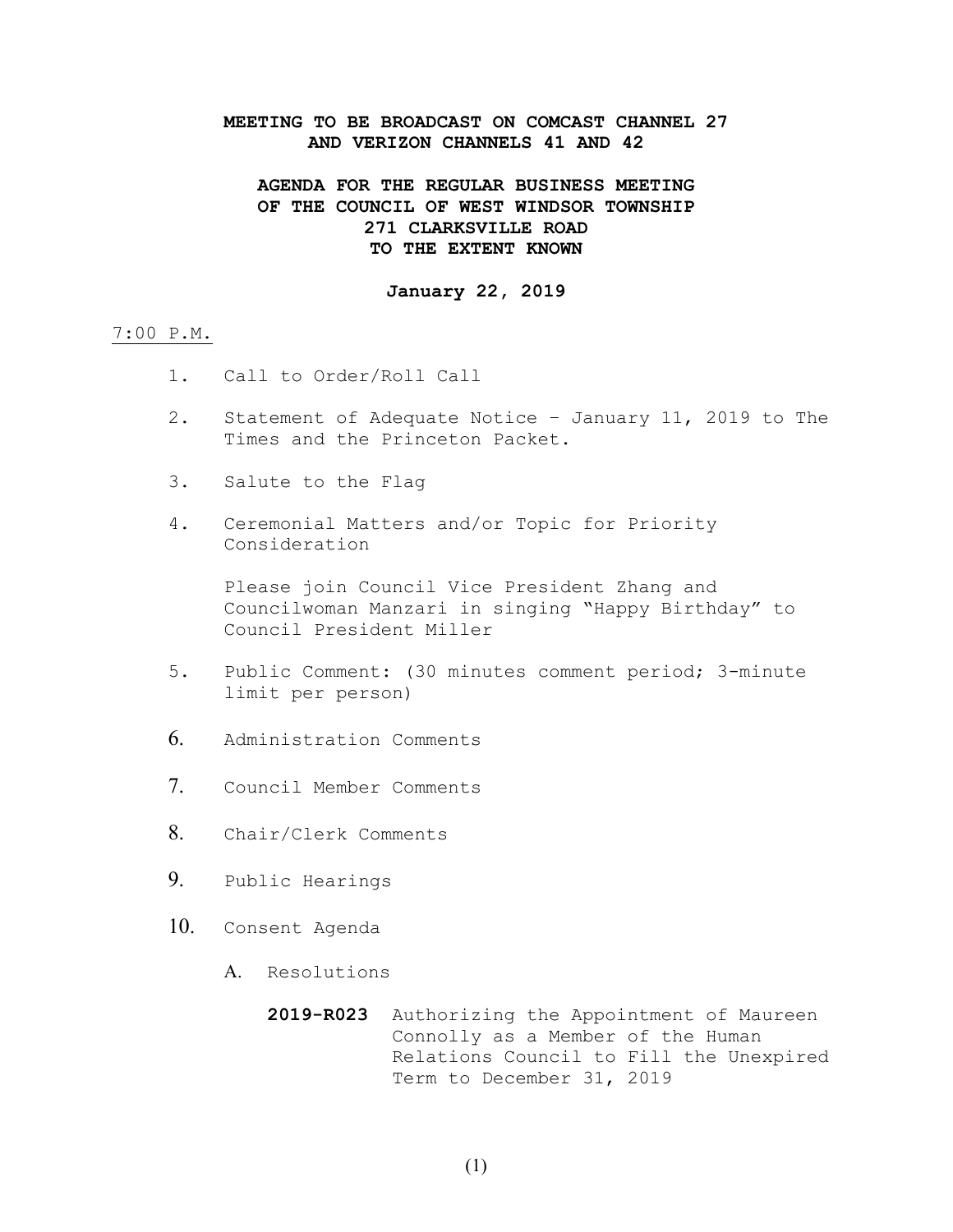**2019-R024** Authorizing a Refund to Sunrun Installation Services, Inc. for Permit Fees

B. Minutes

October 10, 2018 - Special Business Session November 19, 2018 – Business Session November 26, 2018 – Business Session December 10, 2018 – Business Session December 17, 2018 – Closed Session December 17, 2018 – Business Session

C. Bills & Claims

- 11. Items Removed from Consent Agenda
- 12. Recommendations from Administration and Council/Clerk
	- **2019-R025** Authorizing the Mayor and Clerk to Execute a Shared Services Agreement with West Windsor-Plainsboro Regional School District for Educational and Governmental Programming for the Dedicated Cable Television Channel
	- **2019-R026** Authorizing the Business Administrator to Execute Change Order No. 1 with Generator Joe, Inc. for an Increase of (5.31%) for Supplemental Work and Project Closeout for the Project Known as Emergency Back-up Generator for the Fire and EMS Facility, 45 Sean Kehler Way - \$4,036.96
	- **2019-R027** Authorizing the Acceptance of Funds From the County of Mercer for a Bomb Detection Canine and Related Equipment - \$43,193.12
	- **2019-R028** Authorizing the Business Administrator to Purchase One (1) 2019 Chevrolet Tahoe 4WD Vehicle for the Police Division from Hertrich Fleet Services, Inc. - \$33,775.20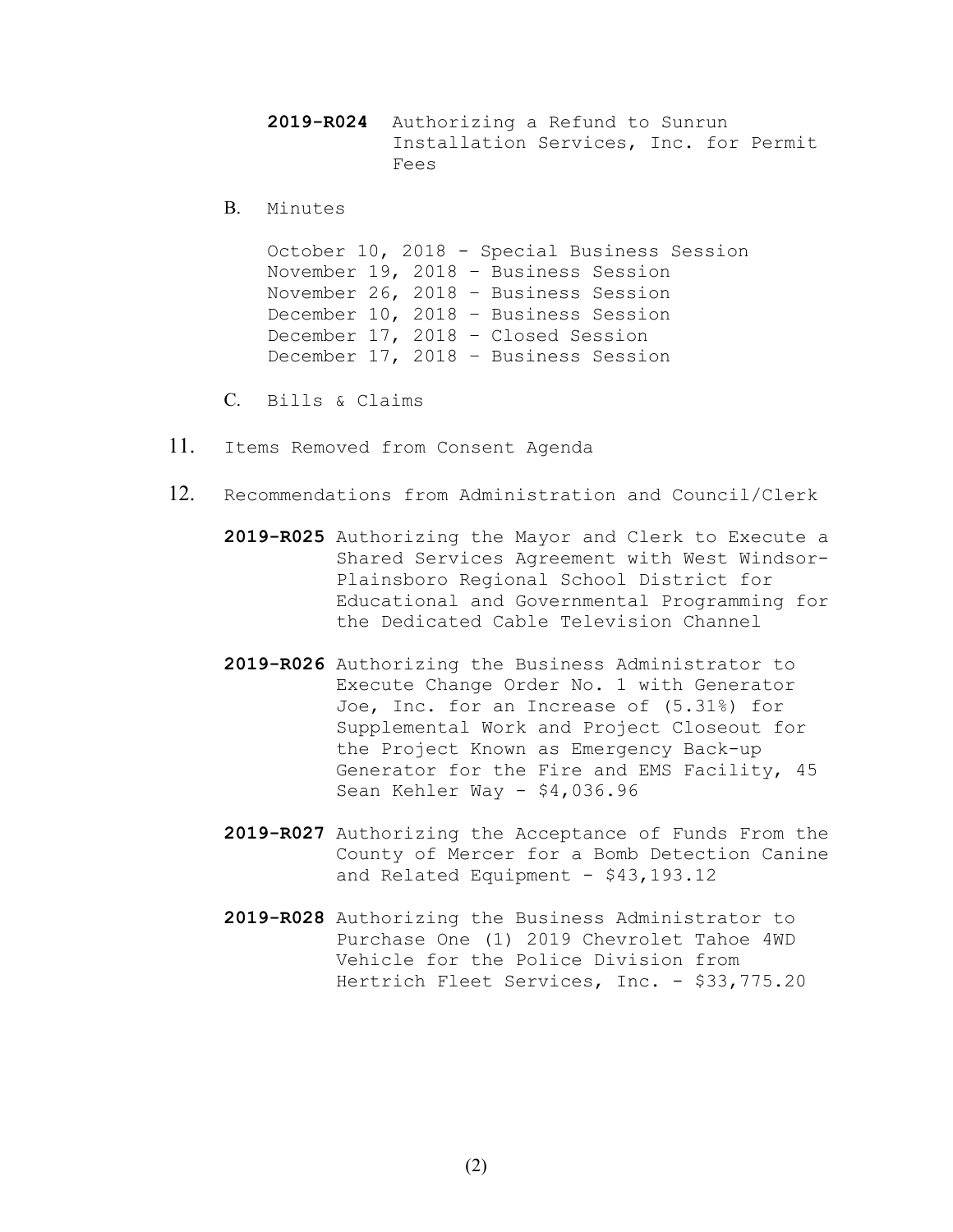- **2019-R029** Authorizing the Business Administrator to Purchase Additional Equipment and Installation of Same from Emergency Accessories and Installations, Inc. for the Police Division - \$9,417.92
- **2019-R030** Authorizing the Mayor and Clerk to Execute a Professional Services Contract for Van Cleef Engineering Associates for Miscellaneous Engineering Services through December 31,  $2019 - $3,000.00$
- **2019-R031** Authorizing the Mayor and Clerk to Execute a Professional Services Contract for ACT Engineers, Inc. for Miscellaneous Engineering Services through December 31, 2019 - \$3,000.00
- **2019-R032** Authorizing the Mayor and Clerk to Execute a Professional Services Contract for James F. Parvesse for Miscellaneous Engineering Services through December 31, 2019 - \$475.00
- **2019-R033** Authorizing the Business Administrator to Execute Change Order #1 for an Increase of (2.06%) For Supplemental Items and Time Extension for NuPump Corporation for the Project Known as Grover's Mill Dam Project -\$3,098.29
- **2019-R034** Authorizing the Mayor and Clerk to Execute a Professional Services Agreement for the Appointment of Piazza & Associates as Consultant to Perform Affordable Housing Services for the Period of January 1, 2019 through December 31, 2019 - \$18,000.00
- **2019-R035** Authorizing the Mayor and Clerk to Execute a Professional Services Agreement for the Appointment of Harry Haushalter, Esquire for Special Tax Counsel for Tax Appeal Defense for the Period of January 1, 2019 through December 31, 2019 – 40,000.00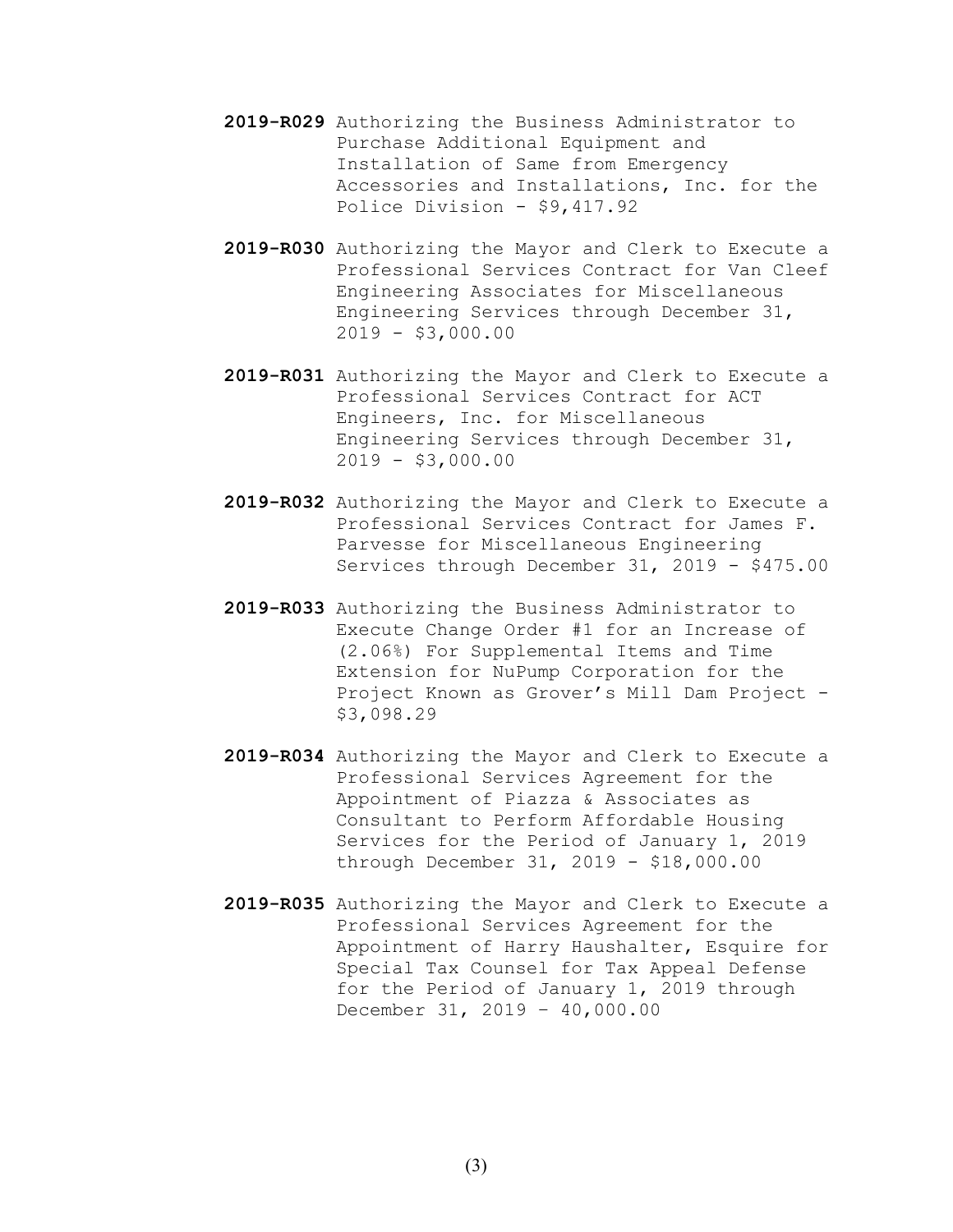- **2019-R036** Authorizing the Mayor and Clerk to Execute a Professional Services Agreement for the Appointment of Warren M. Korecky, CPA, RMA a Partner in the Firm of Suplee, Clooney & Company for the Period of January 1, 2019 through December 31, 2019 - \$26,900.00 Audit and \$550, Review of LOSAP
- **2019-R037** Authorizing the Mayor and Clerk to Execute a Professional Services Contract for the Appointment of Phoenix Advisors LLC as Financial Advisor for the Period of January 1, 2019 through December 31, 2019 - \$3,800.00
- **2019-R038** Authorizing the Mayor and Clerk to Execute a Professional Services Contract for the Appointment of Ruderman, Horn, Esmerado as Labor Attorney for the Period of January 1, 2019 through December 31, 2019 - \$50,000.00
- 13. Introduction of Ordinances
- 14. Additional Public Comment (three-minute limit per person)
- 15. Council Reports/Discussion/New Business
- 16. Administration Updates
- 17. Closed Session
- 18. Adjournment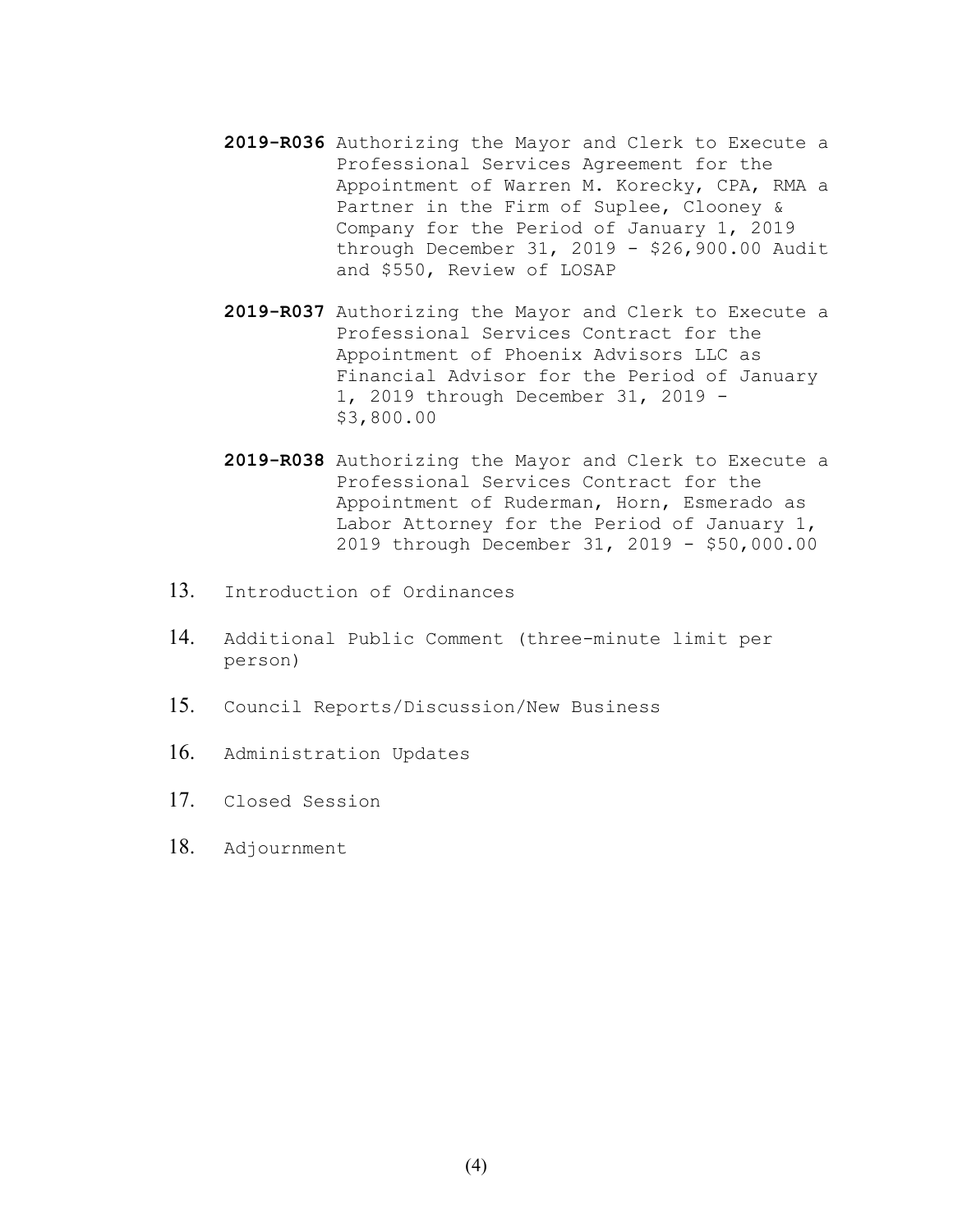- WHEREAS, there is a member vacancy on the Human Relations Council due to the resignation of Julie Word whose term expires on 12/31/2019; and
- WHEREAS, Maureen Connolly has expressed her interest in serving on the Human Relations Council; and
- WHEREAS, it is recommended that Maureen Connolly be appointed to serve one-year of the unexpired term; and
- WHEREAS, Mayor Hemant Marathe recommends this appointment and seeks the Council's consent to appoint Maureen Connolly to the Human Relations Council.
- NOW, THEREFORE, BE IT RESOLVED that the Township Council of the Township of West Windsor hereby approves (consents to) the following Human Relations Council appointment:

Maureen Connolly Member Term to Expire 12/31/2019

Adopted: January 22, 2019

I hereby certify that the above resolution was adopted by the West Windsor Township Council at their meeting held on the 22nd day of January, 2019.

Gay M. Huber Township Clerk West Windsor Township

 $\overline{\phantom{a}}$  , where  $\overline{\phantom{a}}$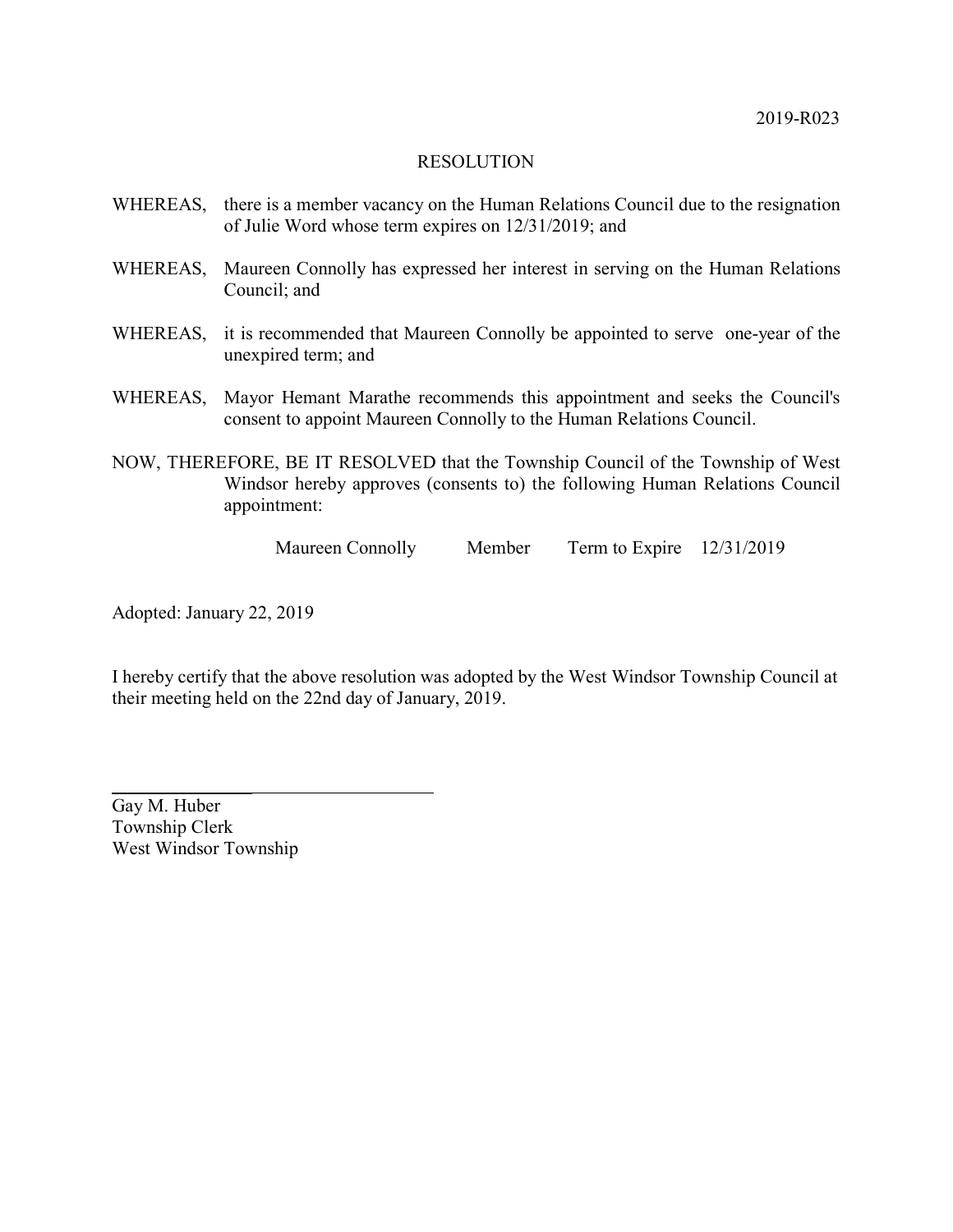- WHEREAS, the Construction Official, Domenick Cardarelli, has certified that the following applicant has paid \$475.00 for permit fees; and
- WHEREAS, said applicant had permits for 1778 Old Trenton Rd cancelled by the homeowner; and
- WHEREAS, said applicant is entitled to a refund of \$429.00 which is the permit fees minus the DCA fees, which are non refundable.
- NOW, THEREFORE, BE IT RESOLVED, by the Township Council of West Windsor that the following refund be made:

| Applicant                         | Refund |          |
|-----------------------------------|--------|----------|
| Sunrun Installation Services Inc. |        | \$429.00 |
| 26 Worlds Fair Drive Unit K       |        |          |
| Somerset NJ 08873                 |        |          |

Adopted: January 22, 2019

I hereby certify that the above resolution was adopted by the West Windsor Township Council at their meeting held on the 22nd day of January, 2019.

Gay M. Huber Township Clerk West Windsor Township

 $\overline{\mathcal{L}}$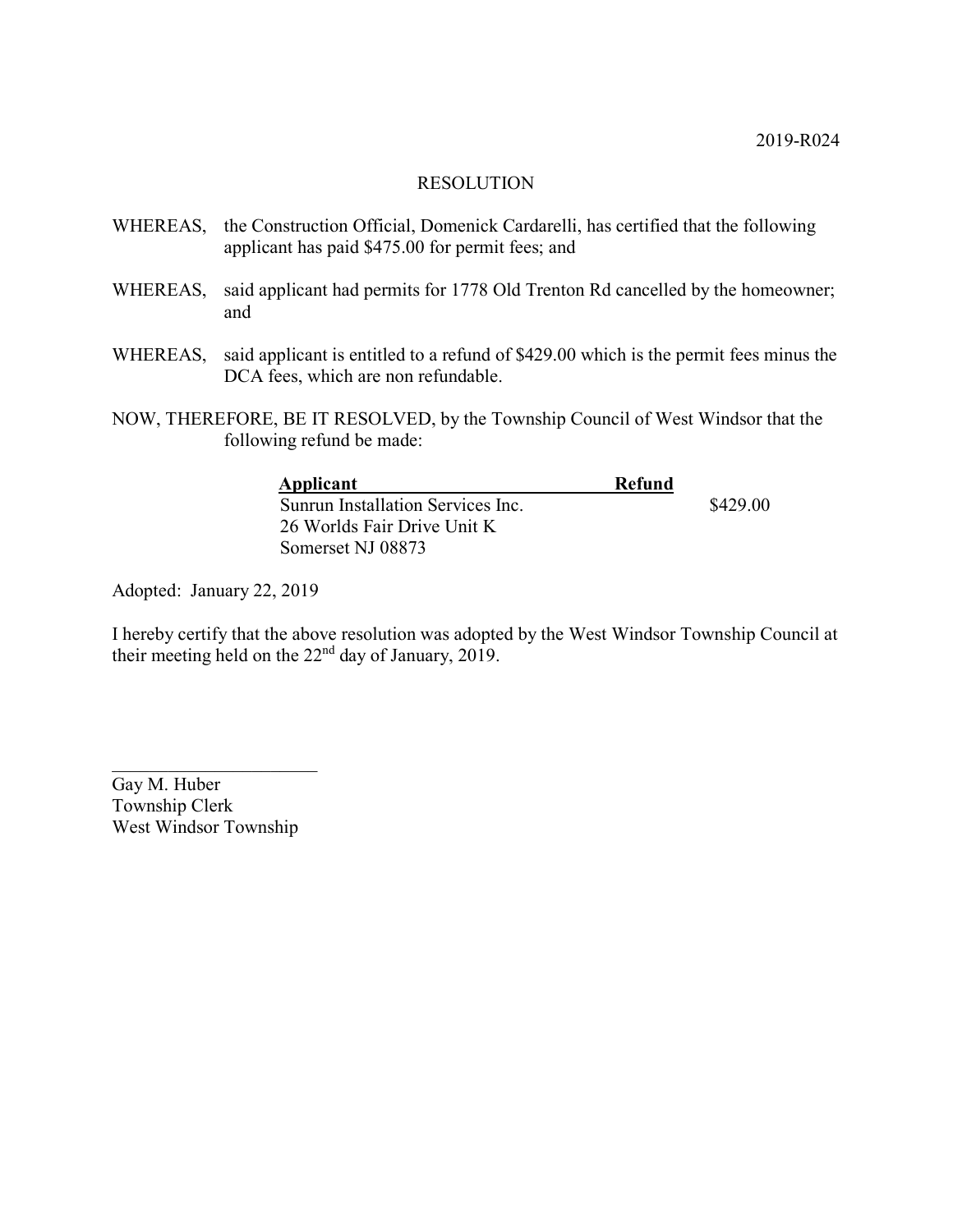### RESOLUTION APPROVING A SHARED SERVICES AGREEMENT BETWEEN THE TOWNSHIP OF WEST WINDSOR AND THE WEST WINDSOR-PLAINSBORO REGIONAL SCHOOL DISTRICT

- WHEREAS, local governmental units in New Jersey, such as school districts and municipalities, are encouraged by the Legislature to work cooperatively to provide services to the local citizenry (*N.J.S.A.* 40A:65-1 et seq.); and
- WHEREAS, New Jersey state law authorizes local governmental units to enter shared services agreements with other local units if approved by resolution (*N.J.S.A.* 40A:65-1 et seq.); and
- WHEREAS, the cable television franchise agreement between the Township of West Windsor and its cable television providers, Comcast Cablevision of Central Jersey, Inc. ("Comcast"), and Verizon provide the Township with dedicated television channels for broadcast of local programming to cable television subscribers within the Township; and
- WHEREAS, the Township and the West Windsor-Plainsboro School District would like to continue to work cooperatively to provide educational and governmental programming for the dedicated cable television channels; and
- WHEREAS, the Chief Financial Officer has certified that funds are available in the following line item accounts:

ILSA WWP Regional School District Cable Station MG 10604251 (2019) \$29,000.00 ILSA WWP Regional School District Cable Station MG 10604251 (2020) \$29,580.00 ILSA WWP Regional School District Cable Station MG 10604251 (2021) \$30,172.00 ILSA WWP Regional School District Cable Station MG 10604251 (2022) \$30,775.00 ILSA WWP Regional School District Cable Station MG 10604251 (2023) \$31,391.00

NOW, THEREFORE, BE IT RESOLVED by the Township Council of the Township of West Windsor as follows:

- 1. That the Township of West Windsor will enter a shared services agreement with the West Windsor-Plainsboro Regional School District; and
- 2. The Mayor and Township Clerk are hereby authorized to sign said agreement on behalf of the Township of West Windsor.

Adopted: January 22, 2019

I hereby certify that the above resolution was adopted by the West Windsor Township Council at their meeting held on the 22nd day of January, 2019.

Gay M. Huber Township Clerk West Windsor Township

 $\mathcal{L}_\text{max}$  , where  $\mathcal{L}_\text{max}$  , we have the set of the set of the set of the set of the set of the set of the set of the set of the set of the set of the set of the set of the set of the set of the set of the set of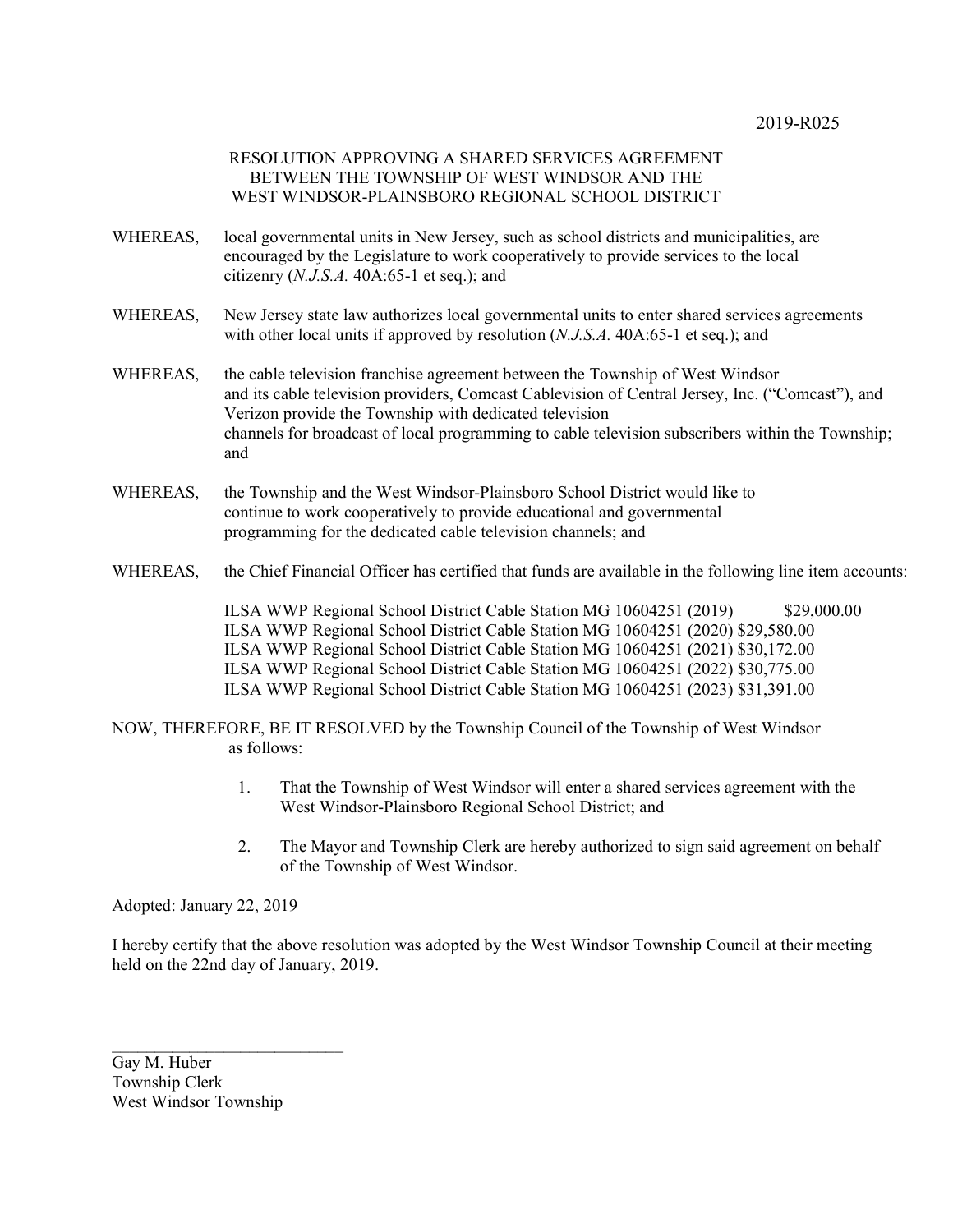- WHEREAS, West Windsor Township awarded a construction contract in the amount of \$76,041.94 on January 29, 2018 (Resolution 2018-R055) to Generator Joe, Inc. for the project known as the Emergency Back-Up Generator for the West Windsor Township Fire and EMS Facility; and
- WHEREAS**,** Certifications of Funds for the original contract was received from the Chief Financial Officer and funds for said contract were available in the following line item appropriation accounts:

| Fire/EMS Facility – Generator & General Imprv. | 405-2017-21 019 | \$32.491.30 |
|------------------------------------------------|-----------------|-------------|
| <i>Account Title</i>                           | Account Number  | Amount      |
| Emergency Generator/Sprinkler System           | 405-2007-10 002 | \$43,550.64 |
| <i>Account Title</i>                           | Account Number  | Amount      |

- WHEREAS**,** the Contractor was required to perform supplemental work including installation of larger gas pressure regulators required by Public Service Electric and Gas (PSE&G); and
- WHEREAS, Final Change Order No.1 which accounts for an increase of \$4,036.96 (5.31%) in the total contract amount for supplemental work and project closeout, has been submitted by the Contractor; and
- WHEREAS**,** Certification of Funds has been received from the Chief Financial Officer and funds for said contract are available in the following line item appropriation accounts:

| Fire/EMS Facility – Generator & General Impry. $405-2017-21019$ |                | \$4,036.96 |
|-----------------------------------------------------------------|----------------|------------|
| Account Title                                                   | Account Number | Amount     |

- WHEREAS, the Facilities Maintenance Manager has inspected the project and recommends the change order.
- NOW, THEREFORE, BE IT RESOLVED**,** by the Township Council of the Township of West Windsor that Final Change Order No. 1 for supplemental work and project closeout is hereby approved, adjusting the original contract amount of \$76,041.94 to a final contract amount of \$80,078.90.
- BE IT FURTHER RESOLVED that the Township Business Administrator is hereby authorized to execute Final Change Order No. 1 for supplemental work and project closeout.
- Adopted: January 22, 2019

 $\mathcal{L}_\text{max}$  and  $\mathcal{L}_\text{max}$  and  $\mathcal{L}_\text{max}$  and  $\mathcal{L}_\text{max}$ 

I hereby certify that the above resolution was adopted by the Township Council of the Township of West Windsor at their meeting held on the 22nd day of January 2019.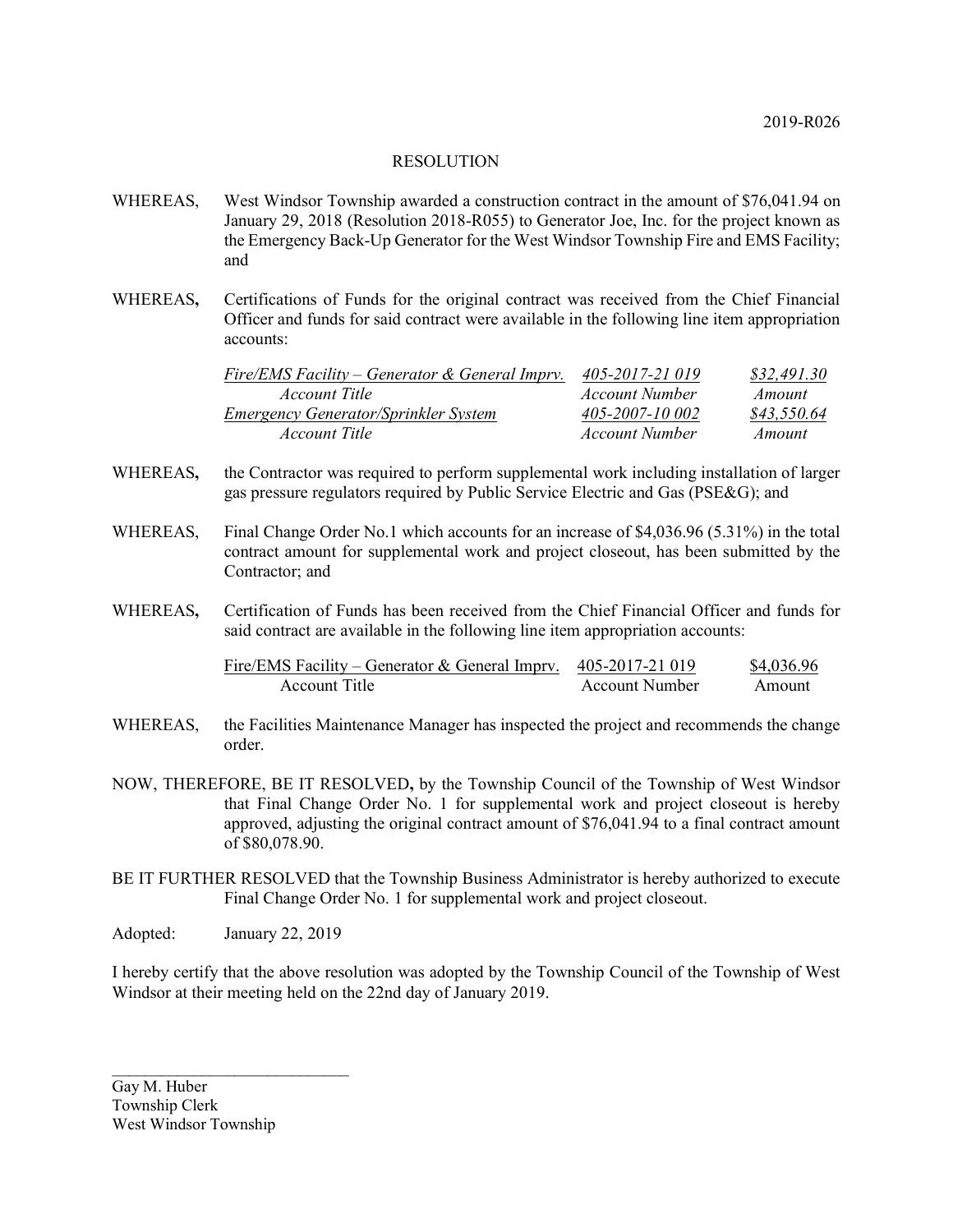- WHEREAS, the New Jersey Office of Homeland Security and Preparedness has approved the use of grant funds for the purchase of a vehicle for transport of a bomb detection canine and authorized related equipment; and,
- WHEREAS, the Mercer County Prosecutor's Office has designated the West Windsor Police Department to participate in a bomb detection canine program; and,
- WHEREAS, the Township of West Windsor has a signed agreement to participate in the statewide Detect and Render Safe Task Force as required by the grant; and,
- WHEREAS, the Township of West Windsor has agreed to comply with the terms of the Homeland Security Grant in connection with the acquisition and use of the vehicle for transport of the bomb detection canine and authorized related equipment; and,
- WHEREAS, the Township of West Windsor agrees to accept NJ Office of Homeland Security funds from Mercer County in the amount of \$43,193.12; and,
- WHEREAS, the County of Mercer assumes no liability or ownership of the vehicle for transport of the bomb detection canine and authorized related equipment, and
- WHEREAS, the Township of West Windsor agrees to defend and indemnify the County of Mercer for any liability arising out of the use of the vehicle for transport of the bomb detection canine and related equipment, and
- WHEREAS, the County of Mercer shall not be responsible for any maintenance or services of the vehicle for transport of the bomb detection canine and authorized related equipment, and
- WHEREAS, the County of Mercer agrees to provide the Township of West Windsor funds from the 2016 Homeland Security Grant in the amount of \$43,193.12.
- NOW, THEREFORE BE IT RESOLVED that the Township Council accepts the funds from the County of Mercer in the amount of \$43,193.12 from the 2016 Homeland Security Grant.

Adopted: January 22, 2019

I hereby certify that the above resolution was adopted by the West Windsor Township Council at their meeting held on the 22nd day of January, 2019.

Gay M. Huber Township Clerk West Windsor Township

 $\overline{\phantom{a}}$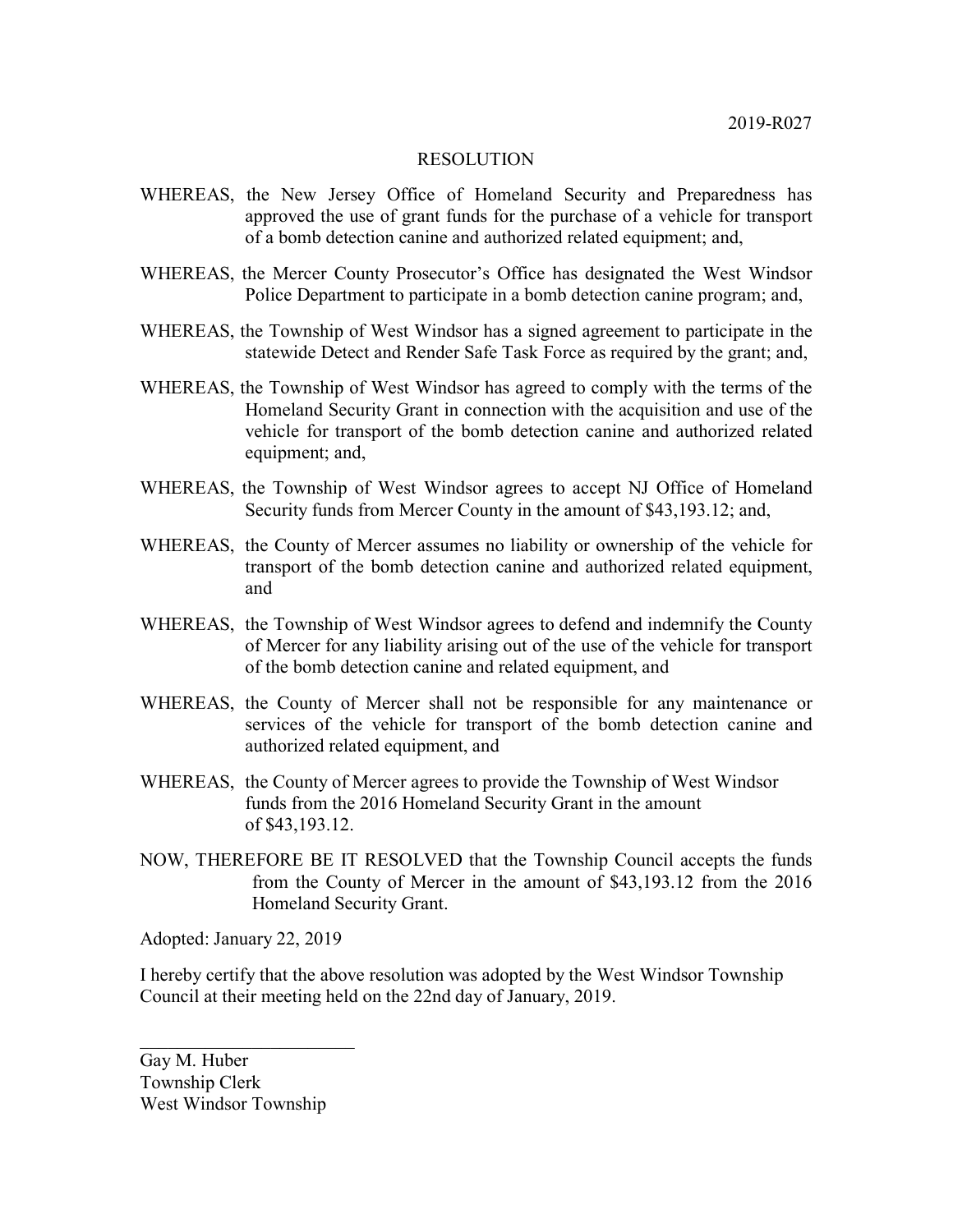- WHEREAS, West Windsor Township needs to purchase one (1) 2019 Chevrolet Tahoe 4WD 4dr SSV Non-pursuit CK15706 vehicle; and
- WHEREAS, Hertrich Fleet Services, Inc., 1427 Bay Road, Milford, DE 19963 has been awarded New Jersey State Contract #A88729

Price Line #00007 Commodity Code: 071-80-084099 \$33,344.00 Price Line #00008 Commodity Code: 071-80-084100 \$431.20

WHEREAS, the Chief Financial Officer has certified that funds are available for said contract in the following account:

Mercer County OEM – K9 Support Vehicle 106-59-503 \$33,775.20

NOW, THEREFORE, BE IT RESOLVED, by the West Windsor Township Council that the Business Administrator is authorized to purchase one (1) 2019 Chevrolet Tahoe 4WD vehicle from Hertrich Fleet Services, Inc., for \$33,775.20.

Adopted: January 22, 2019

I hereby certify that the above resolution was adopted by the West Windsor Township Council at their meeting held on the 22nd day of January 2019.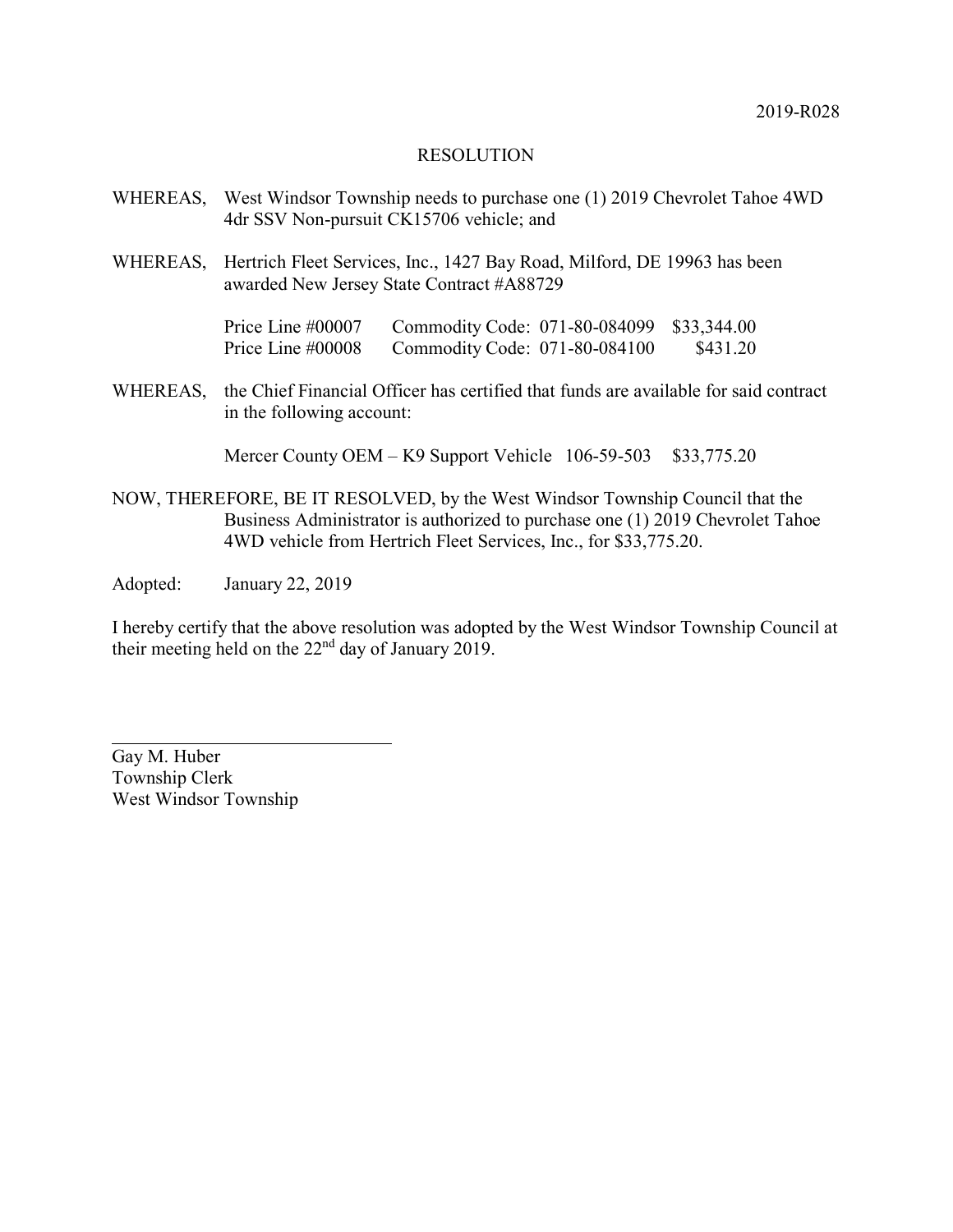- WHEREAS, West Windsor Township needs authorization to purchase additional equipment plus installation for the one (1) new model Chevrolet Tahoe utility vehicle; and
- WHEREAS, Emergency Accessories & Installation, Inc., 770 Cuthburt Blvd., Cherry Hill, New Jersey 08002 has been awarded New Jersey State Contract #81344:

Price Line #00107 Commodity Code: 680-97-021437 \$2,330.50 Price Line #00239 Commodity Code: 680-97-021444 \$534.24

WHEREAS, Emergency Accessories and Installations, Inc. is an authorized Dealer/Distributor for New Jersey State Contract #81336:

Price Line #00106 Commodity Code: 680-97-021448 \$2,666.52

WHEREAS, Emergency Accessories and Installations, Inc. is an authorized Dealer/Distributor for New Jersey State Contract #81327:

Price Line #00094 Commodity Code: 680-92-082671 \$270.75

- WHEREAS, there is additional equipment required totaling \$3,615.91 that is not part of the above New Jersey State Contracts; and
- WHEREAS, the Chief Financial Officer has certified that funds are available for said contract in the following account:

Mercer County OEM – K9 Support Vehicle  $106-59-503$  \$9,417.92

- NOW, THEREFORE, BE IT RESOLVED, by the West Windsor Township Council that the Business Administrator is authorized to purchase equipment for the new model police vehicles from Emergency Accessories and Installations, Inc. for \$5,802.01 from the above New Jersey State Contracts; and
- BE IT FURTHER RESOLVED, by the West Windsor Township Council that the Business Administrator is authorized to purchase the additional equipment from Emergency Accessories and Installations, Inc. for \$3,615.91 that is not part of the above New Jersey State Contracts.

Adopted: January 22, 2019

I hereby certify that the above resolution was adopted by the West Windsor Township Council at their meeting held on the 22nd day of January 2019.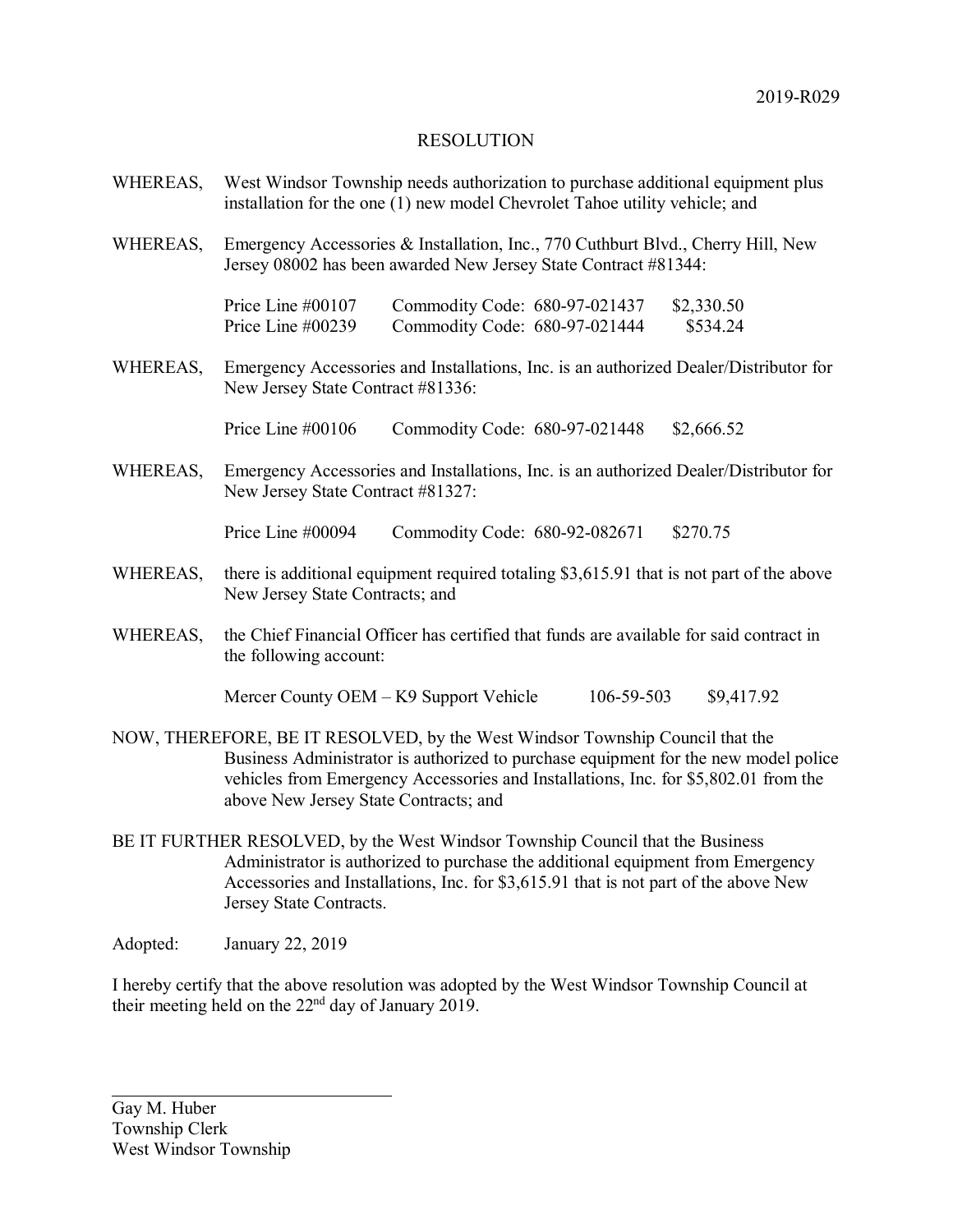- WHEREAS, the Township of West Windsor requires professional engineering services on a consultant basis for inspection and certification of construction performed by developers, conformance reviews, and miscellaneous engineering projects as assigned; and
- WHEREAS, the Township wishes to enter into a services agreement with Van Cleef Engineering Associates for the aforesaid services; and
- WHEREAS, the Chief Financial Officer has certified that funds are available for said contract in the following line item appropriation accounts:

| <b>Engineering-Consultant Services</b> | 105-30-210     | \$3,000.00 |
|----------------------------------------|----------------|------------|
| Account Title                          | Account Number | Amount     |

- WHEREAS, the maximum amount of the contract is subject to the final adoption of the 2019 Local Municipal Budget and funds are available through various developers' escrow accounts and account 105-30-210 "Engineering Costs & Services: Consultants;" and
- WHEREAS, additional services may be required for various capital projects as assigned and may be certified to if funds are available as certified by the Township's Chief Financial Officer; and
- WHEREAS, services to be performed may be retained by the Township without public advertising for bids pursuant to the Local Public Contracts Law, N.J.S.A. 40A:11-1-5(1)(a) because the aforesaid services are professional in nature; and
- WHEREAS, the Local Public Contracts Law requires a resolution authorizing the award of contract for the services without competitive bidding be publicly advertised.
- NOW, THEREFORE, BE IT RESOLVED by the Township Council of the Township of West Windsor as follows:
	- (1) The Mayor and Clerk are hereby authorized to execute, on behalf of the Township a services agreement with Van Cleef Engineering Associates to cover the period January 22, 2019 through December 31, 2019.
	- (2) The Agreement so authorized shall require the Provider to provide professional engineering services, including development inspection services pursuant to its proposal dated December 10, 2018. The contract is awarded without competitive bidding as authorized by the Local Public Contracts Law pursuant to N.J.S.A. 40A:11-1-5(1)(a) because the services are professional in nature.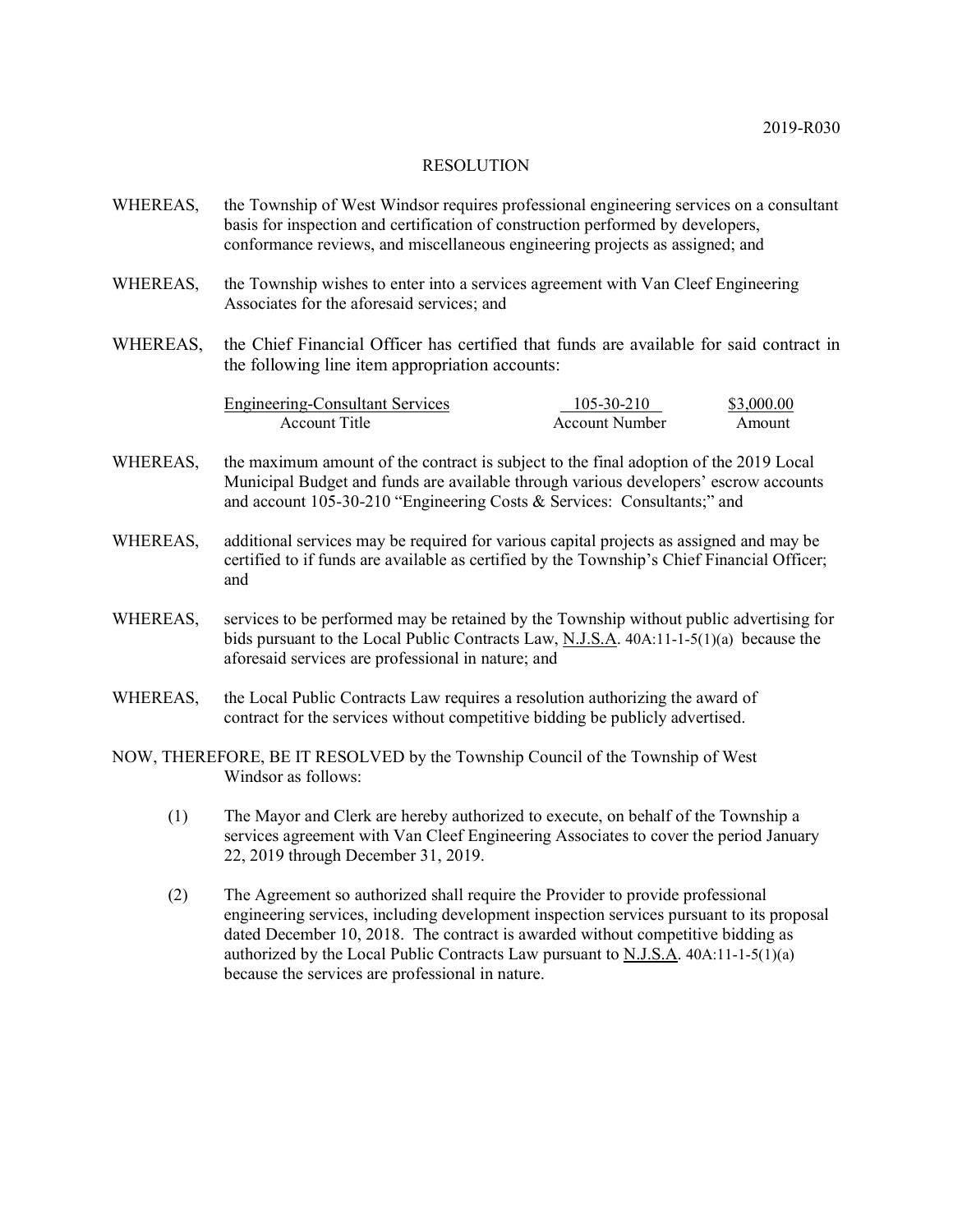Page 2 2019-R030

- (3) A notice of this action shall be published in the newspaper used by the Township for legal publications as required by law within ten (10) days of its passage.
- (4) An executed copy of the Contract between the Township and Van Cleef Engineering Associates and a copy of this Resolution, shall be on file and available for public inspection in the office of the Township Clerk.

Adopted: January 22, 2019

 $\overline{\phantom{a}}$  , where  $\overline{\phantom{a}}$  , where  $\overline{\phantom{a}}$  ,  $\overline{\phantom{a}}$  ,  $\overline{\phantom{a}}$  ,  $\overline{\phantom{a}}$  ,  $\overline{\phantom{a}}$  ,  $\overline{\phantom{a}}$  ,  $\overline{\phantom{a}}$  ,  $\overline{\phantom{a}}$  ,  $\overline{\phantom{a}}$  ,  $\overline{\phantom{a}}$  ,  $\overline{\phantom{a}}$  ,  $\overline{\phantom{a}}$  ,  $\overline{\phantom{a}}$  ,

I hereby certify that the above resolution was adopted by the West Windsor Township Council at their meeting held on the 22nd day of January 2019.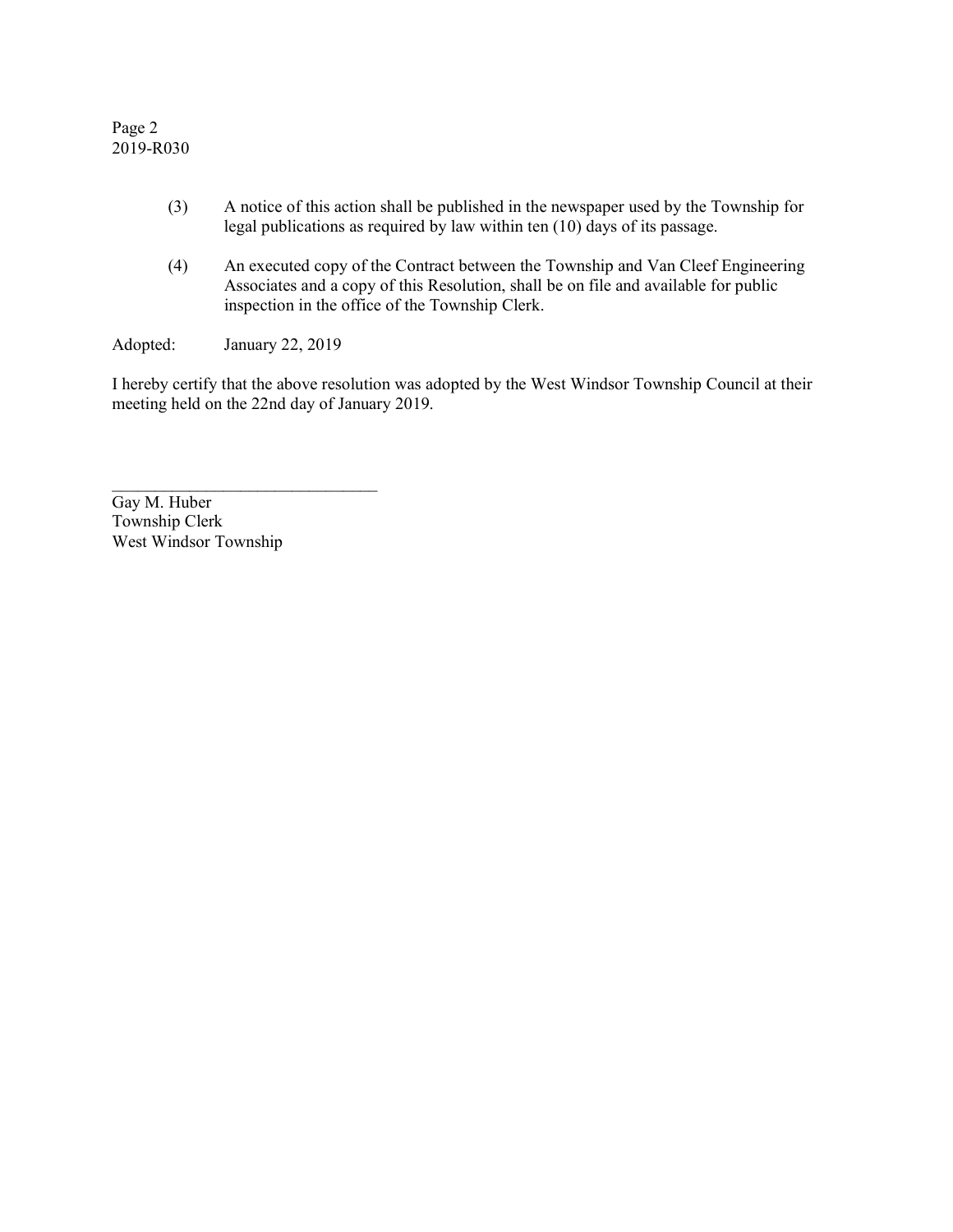- WHEREAS, the Township of West Windsor requires professional engineering services on a consultant basis for inspection and certification of construction performed by developers, conformance reviews, and miscellaneous engineering projects as assigned; and
- WHEREAS, the Township wishes to enter into a services agreement with ACT Engineers, Inc. for the aforesaid services; and
- WHEREAS, the Chief Financial Officer has certified that funds are available for said contract in the following line item appropriation accounts:

| <b>Engineering-Consultant Services</b> | 105-30-210     | \$3,000.00 |
|----------------------------------------|----------------|------------|
| Account Title                          | Account Number | Amount     |

- WHEREAS, the maximum amount of the contract is subject to the final adoption of the 2019 Local Municipal Budget and funds are available through various developers' escrow accounts and account 105-30-210 "Engineering Costs & Services: Consultants;" and
- WHEREAS, additional services may be required for various capital projects as assigned and may be certified to if funds are available as certified by the Township's Chief Financial Officer; and
- WHEREAS, services to be performed may be retained by the Township without public advertising for bids pursuant to the Local Public Contracts Law, N.J.S.A. 40A:11-  $5(1)(a)$  because the aforesaid services are professional in nature; and
- WHEREAS, the Local Public Contracts Law requires a resolution authorizing the award of contract for the services without competitive bidding be publicly advertised.
- NOW, THEREFORE, BE IT RESOLVED by the Township Council of the Township of West Windsor as follows:
	- (1) The Mayor and Clerk are hereby authorized to execute, on behalf of the Township a services agreement with ACT Engineers, Inc. to cover the period January 22, 2019 through December 31, 2019.
	- (2) The Agreement so authorized shall require the Provider to provide professional engineering services, including development inspection services pursuant to its proposal dated December 18, 2018. The contract is awarded without competitive bidding as authorized by the Local Public Contracts Law pursuant to N.J.S.A. 40A:11-5(1)(a) because the services are professional in nature.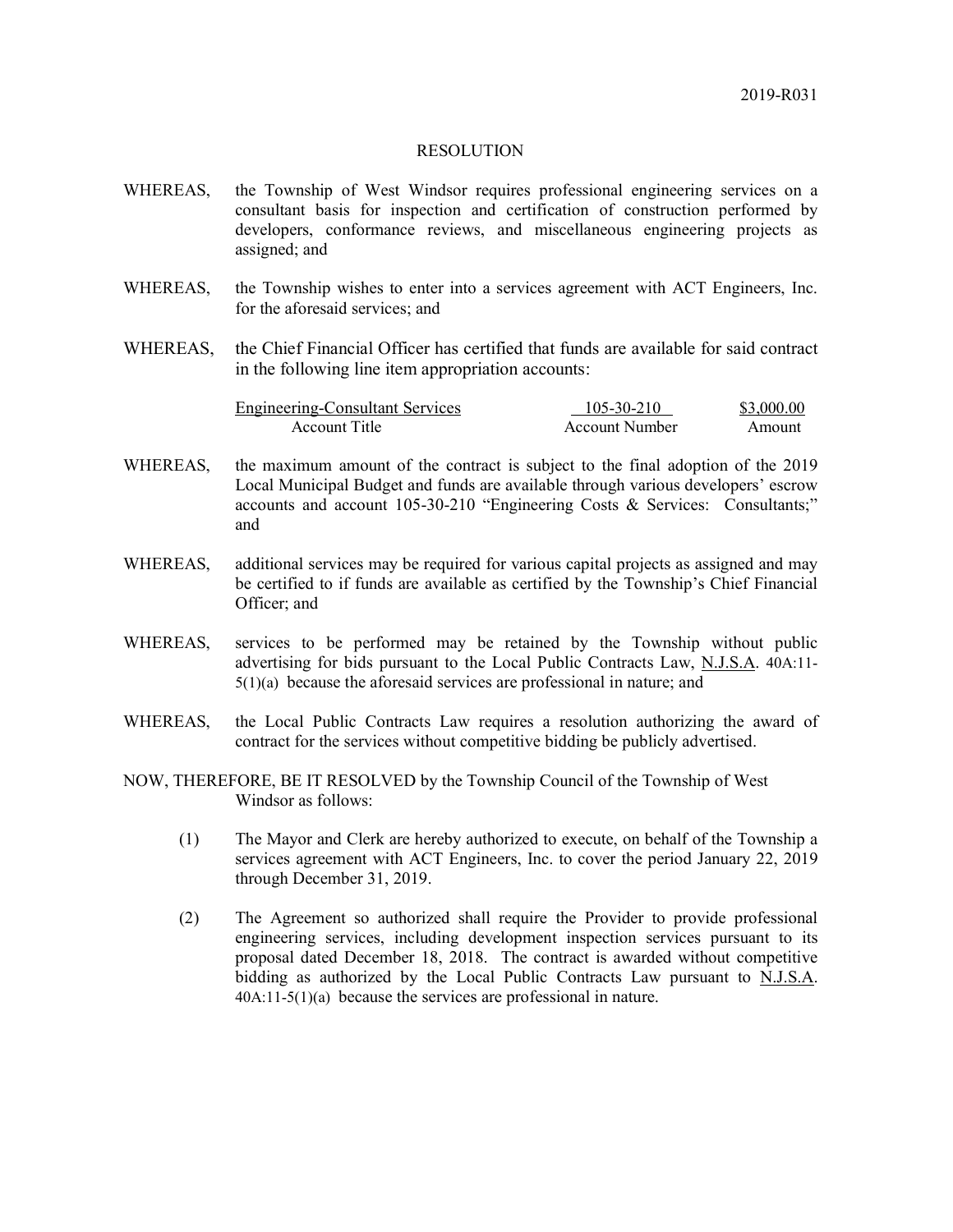- (3) A notice of this action shall be published in the newspaper used by the Township for legal publications as required by law within ten (10) days of its passage.
- (4) An executed copy of the Contract between the Township and ACT Engineers, Inc. and a copy of this Resolution, shall be on file and available for public inspection in the office of the Township Clerk.

Adopted: January 22, 2019

 $\mathcal{L}_\text{max}$  , where  $\mathcal{L}_\text{max}$  and  $\mathcal{L}_\text{max}$  and  $\mathcal{L}_\text{max}$ 

I hereby certify that the above resolution was adopted by the West Windsor Township Council at their meeting held on the 22nd day of January 2019.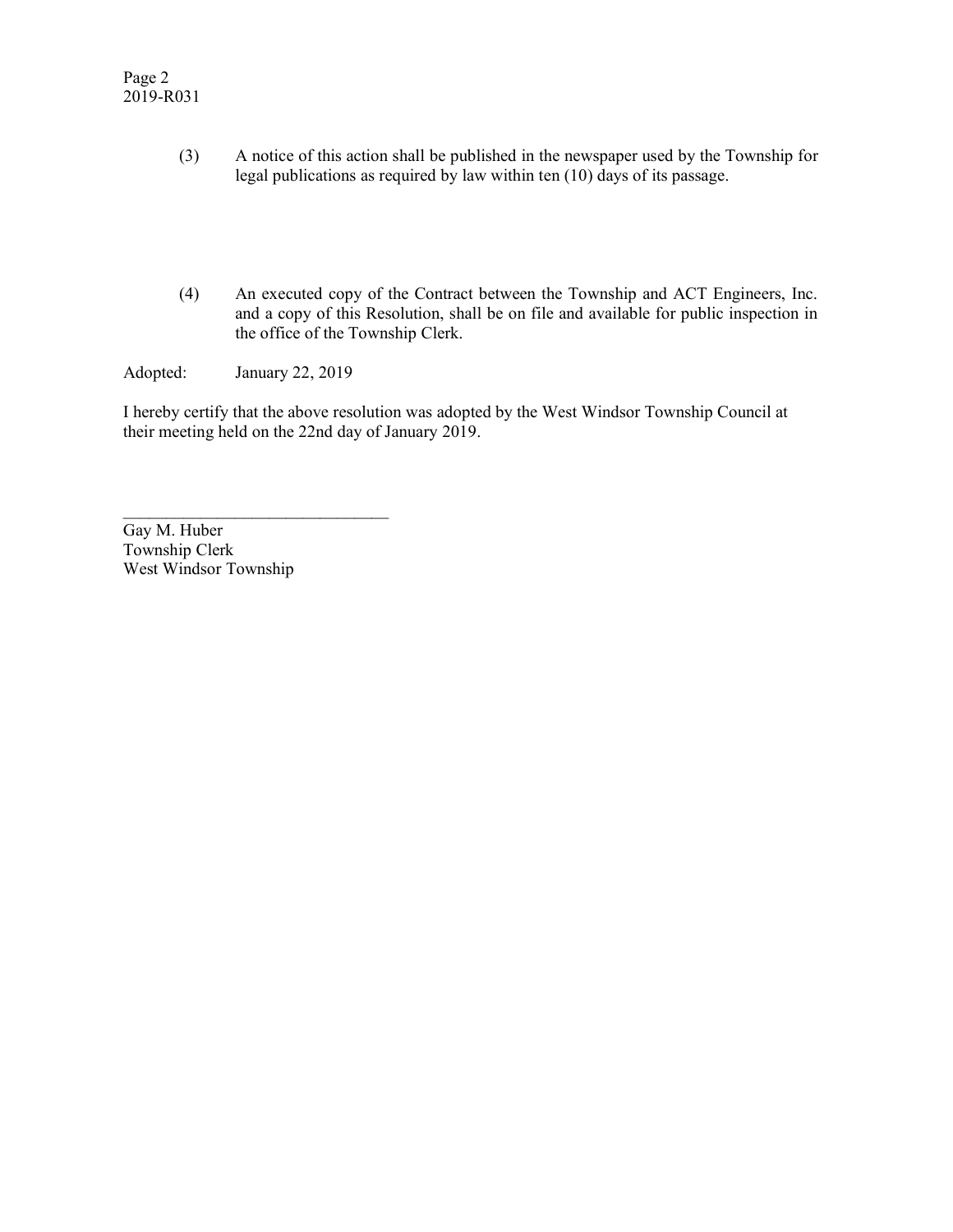| WHEREAS, | the Township of West Windsor requires professional engineering services on a<br>consultant basis; and                                                                                                                                                       |                                     |                    |
|----------|-------------------------------------------------------------------------------------------------------------------------------------------------------------------------------------------------------------------------------------------------------------|-------------------------------------|--------------------|
| WHEREAS, | the Township wishes to enter into a services agreement with James F. Parvesse for<br>the aforesaid services; and                                                                                                                                            |                                     |                    |
| WHEREAS, | the Chief Financial Officer has certified that funds are available for said<br>contract in the following line item appropriation accounts:                                                                                                                  |                                     |                    |
|          | <b>Engineering-Consultant Services</b><br><b>Account Title</b>                                                                                                                                                                                              | 105-30-210<br><b>Account Number</b> | \$475.00<br>Amount |
| WHEREAS, | the maximum amount of the contract is subject to the final adoption of the 2019<br>Local Municipal Budget and funds are available through various developers'<br>escrow accounts and account 105-30-210 "Engineering Costs & Services:<br>Consultants;" and |                                     |                    |
| WHEREAS, | additional services may be required for various projects as assigned and may be<br>certified to if funds are available as certified by the Township's Chief Financial<br>Officer; and                                                                       |                                     |                    |
| WHEREAS, | services to be performed may be retained by the Township without public<br>advertising for bids pursuant to the Local Public Contracts Law, N.J.S.A. 40A:11-<br>1 et seq. because the aforesaid services are professional in nature; and                    |                                     |                    |
| WHEREAS, | the Local Public Contracts Law requires a resolution authorizing the award of<br>contract for the services without competitive bidding being publicly advertised.                                                                                           |                                     |                    |
|          | NOW, THEREFORE, BE IT RESOLVED by the Township Council of the Township of West<br>Windsor as follows:                                                                                                                                                       |                                     |                    |
| (1)      | The Mayor and Clerk are hereby authorized to execute, on behalf of the Township<br>a services agreement with James F. Parvesse to cover the period January 22, 2019<br>through December 31, 2019.                                                           |                                     |                    |

(2) The Agreement so authorized shall require the Provider to provide professional Consulting Engineer services, pursuant to its proposal dated December 19, 2018. The contract shall be awarded without competitive bidding as authorized by the Local Public Contracts Law pursuant to  $\overline{N}$ . A. 40A:11-1 because the services are professional in nature.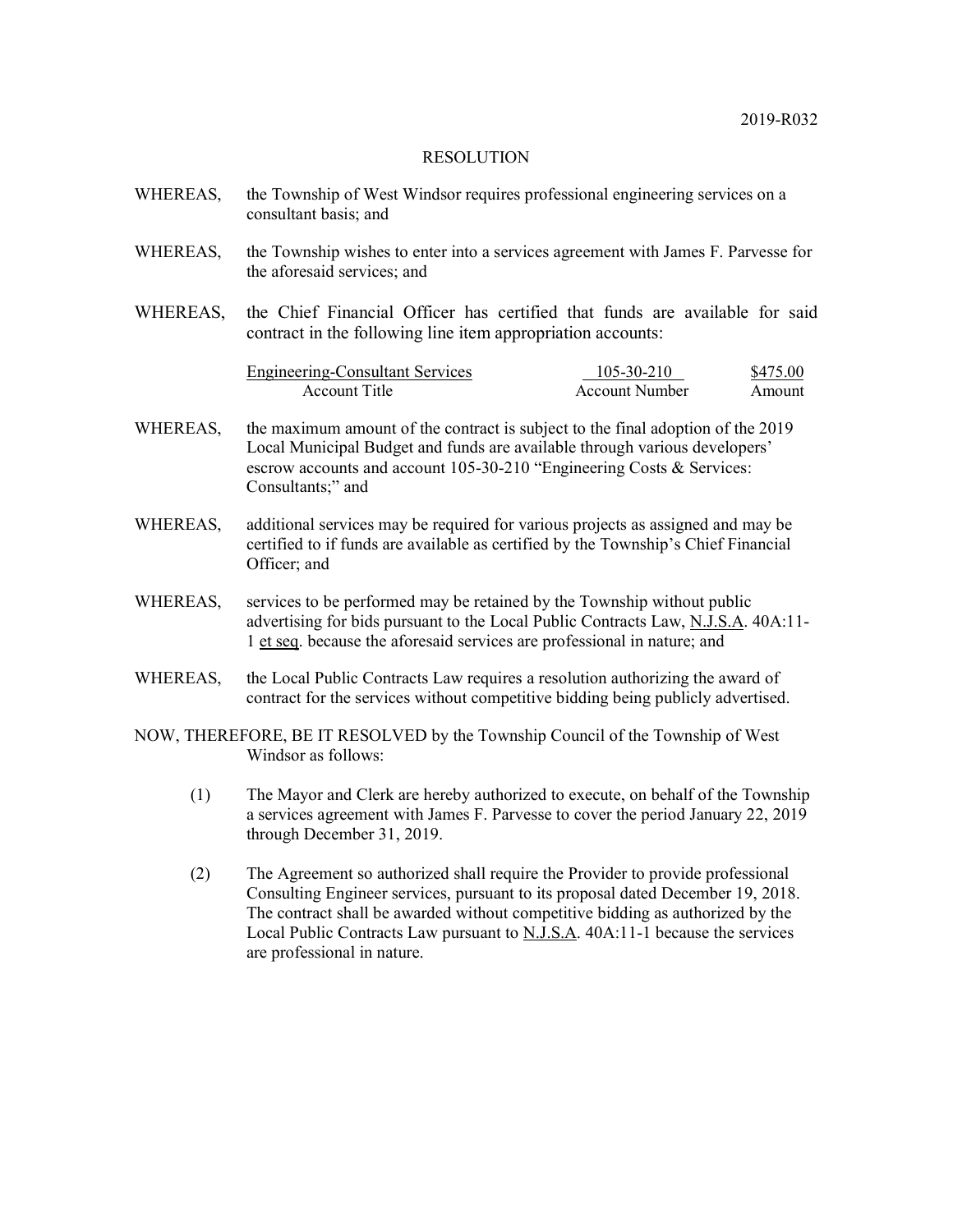- (3) A notice of this action shall be published in the newspaper used by the Township for legal publications as required by law within ten  $(10)$  days of its passage.
- (4) An executed copy of the Contract between the Township and James F. Parvesse and a copy of this Resolution, shall be on file and available for public inspection in the office of the Township Clerk.

Adopted: January 22, 2019

 $\mathcal{L}=\{1,2,3,4,5\}$ 

I hereby certify that the above resolution was adopted by the West Windsor Township Council at their meeting held on the 22nd day of January 2019.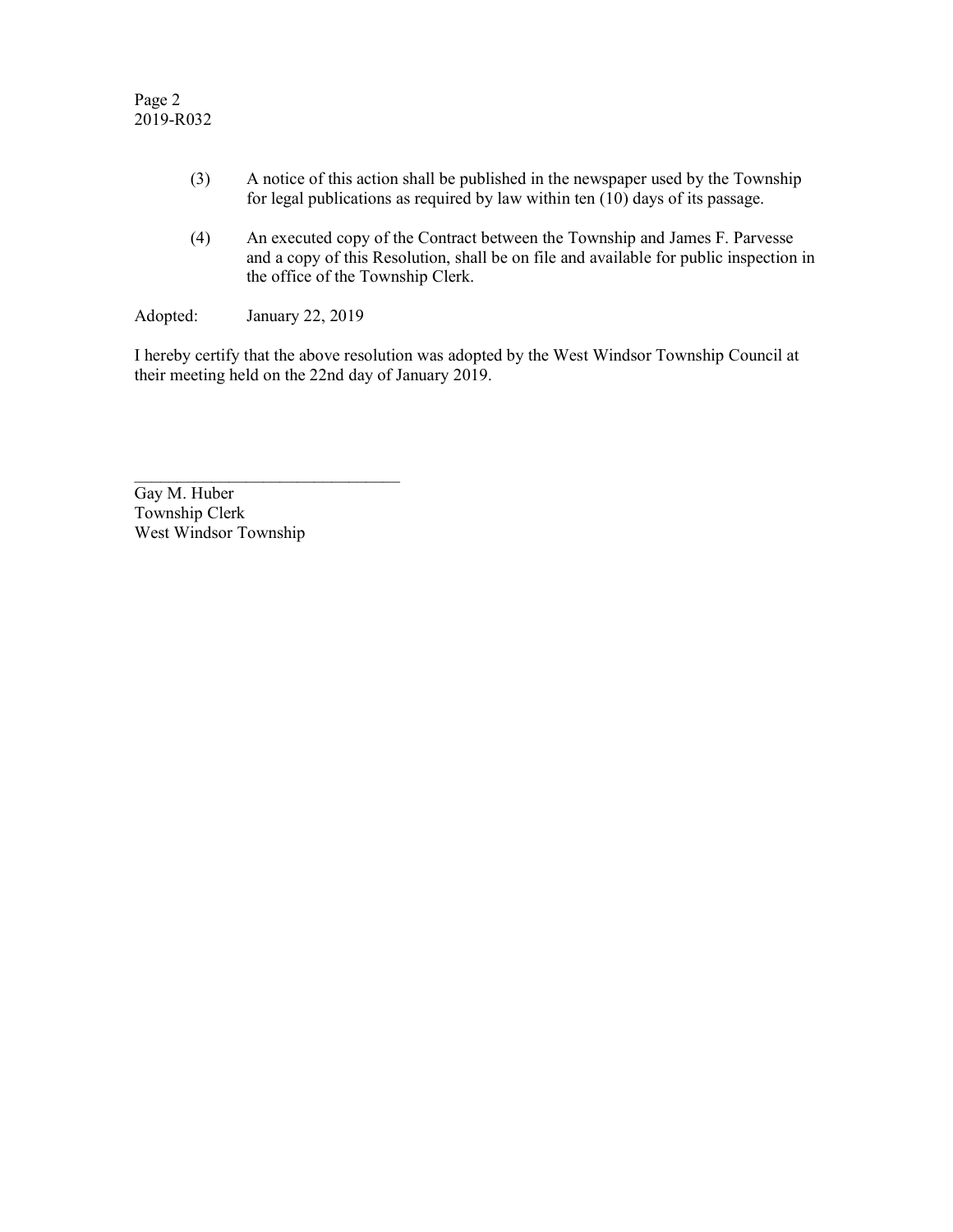- WHEREAS, West Windsor Township awarded a construction contract in the amount of \$150,000.00 on October 1, 2018 (Resolution 2018-R219) to NuPump Corporation, LLC for the project known as Downstream Revetment and Apron & Spillway Concrete Repairs at Grover's Mill Dam Project; and
- WHEREAS, Change Order No. 1 accounts for an increase of \$3,098.29 (2.06%) associated with supplemental items including embedding the toe of the concrete block mattress on the dam embankment; and
- WHEREAS, Certification of Funds has been received from the Chief Financial Officer and funds for said contract are available in the following line item appropriation accounts:

| Traffic Safety Improvement Hazard Mitigation 405-2014-13-009 |                | \$3,098.29 |
|--------------------------------------------------------------|----------------|------------|
| Account Title                                                | Account Number | Amount     |

- NOW, THEREFORE, BE IT RESOLVED by the Township Council of the Township of West Windsor that Change Order No. 1 for supplemental items and time extension is hereby approved, adjusting the original contract amount of \$150,000.00 to a revised contract amount of \$153,098.29.
- NOW BE IT FURTHER RESOLVED, that the Township Business Administrator is hereby authorized to execute Change Order No. 1 for supplemental items and time extension.
- Adopted: January 22, 2019

 $\overline{\phantom{a}}$  , and the set of the set of the set of the set of the set of the set of the set of the set of the set of the set of the set of the set of the set of the set of the set of the set of the set of the set of the s

I hereby certify that the above Resolution was adopted by the West Windsor Township Council at their meeting held on the 22nd day of January 2019.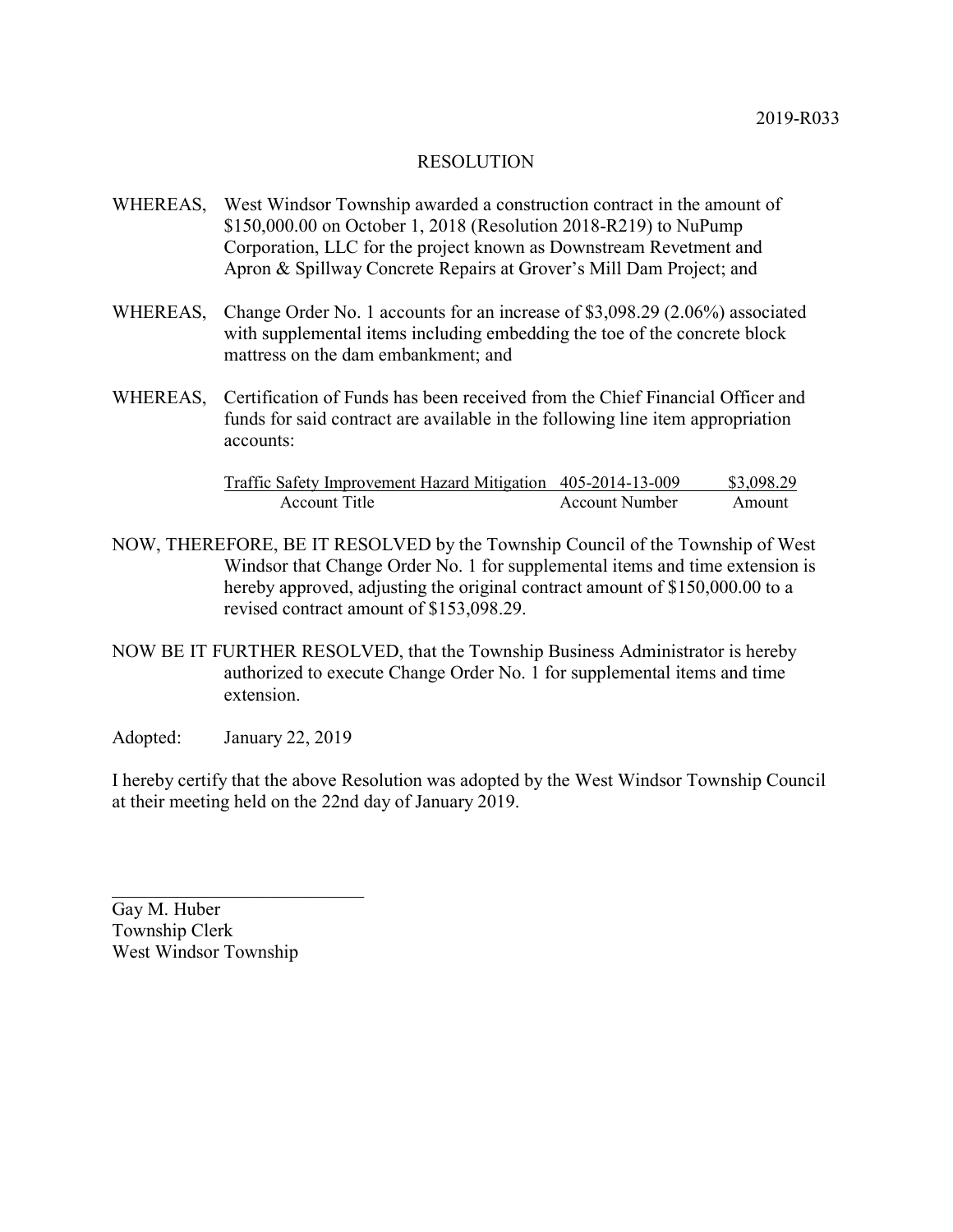| WHEREAS, | the Township is in need of a consultant to assist in compliance with our obligations and<br>desire to provide quality affordable housing in West Windsor Township; and                                                                                                                                                            |
|----------|-----------------------------------------------------------------------------------------------------------------------------------------------------------------------------------------------------------------------------------------------------------------------------------------------------------------------------------|
| WHEREAS, | it is in the Township's best interests to continue our past agreement with Piazza $\&$<br>Associates to perform such affordable housing services for ongoing and new projects; and                                                                                                                                                |
| WHEREAS, | services to be performed may be retained by the Township without public advertising for<br>bids pursuant to the Local Public Contracts Law, N.J.S.A. 40A:11-1 et seq. because the<br>aforementioned services are professional in nature; and                                                                                      |
| WHEREAS, | the Local Public Contracts Law requires a resolution authorizing the award of contract for<br>the services without competitive bidding being publicly advertised;                                                                                                                                                                 |
| WHEREAS, | the professional services agreements attached hereto appropriately sets forth the obligation<br>of the parties with respect to such services;                                                                                                                                                                                     |
| WHEREAS, | Certification of Funds has been received from the Chief Financial Officer and<br>funds for said contract are available in the following line item appropriation<br>accounts:                                                                                                                                                      |
|          | \$18,000.00<br>Affordable Housing Trust Fund<br>121201                                                                                                                                                                                                                                                                            |
|          | NOW, THEREFORE, BE IT RESOLVED on this that the Mayor and Clerk are authorized and instructed<br>to execute the professional services agreement in the form attached hereto; and                                                                                                                                                  |
|          | 1. The Agreement so authorized shall require the Provider to provided professional<br>consulting services as outlined in the agreement that shall be awarded without<br>competitive bidding as authorized by the Local Public Contracts Law pursuant to<br>N.J.S.A. 40A:11-1 because the services are professional in nature; and |

- 2. A notice of this action shall be published in the newspaper used by the Township for legal publications as required by law within ten (10) days of its passage; and
- 3. An executed copy of the Agreement between the Township of West Windsor and Piazza & Associates and a copy of this Resolution shall be on file and available to the public for inspection in the office of the Township Clerk.

Adopted January 22, 2019

 $\mathcal{L}_\text{max}$  , where  $\mathcal{L}_\text{max}$  is the set of the set of the set of the set of the set of the set of the set of the set of the set of the set of the set of the set of the set of the set of the set of the set of the se

I hereby certify that the above resolution was adopted by the West Windsor Council at their meeting held on the 22nd day of January, 2019.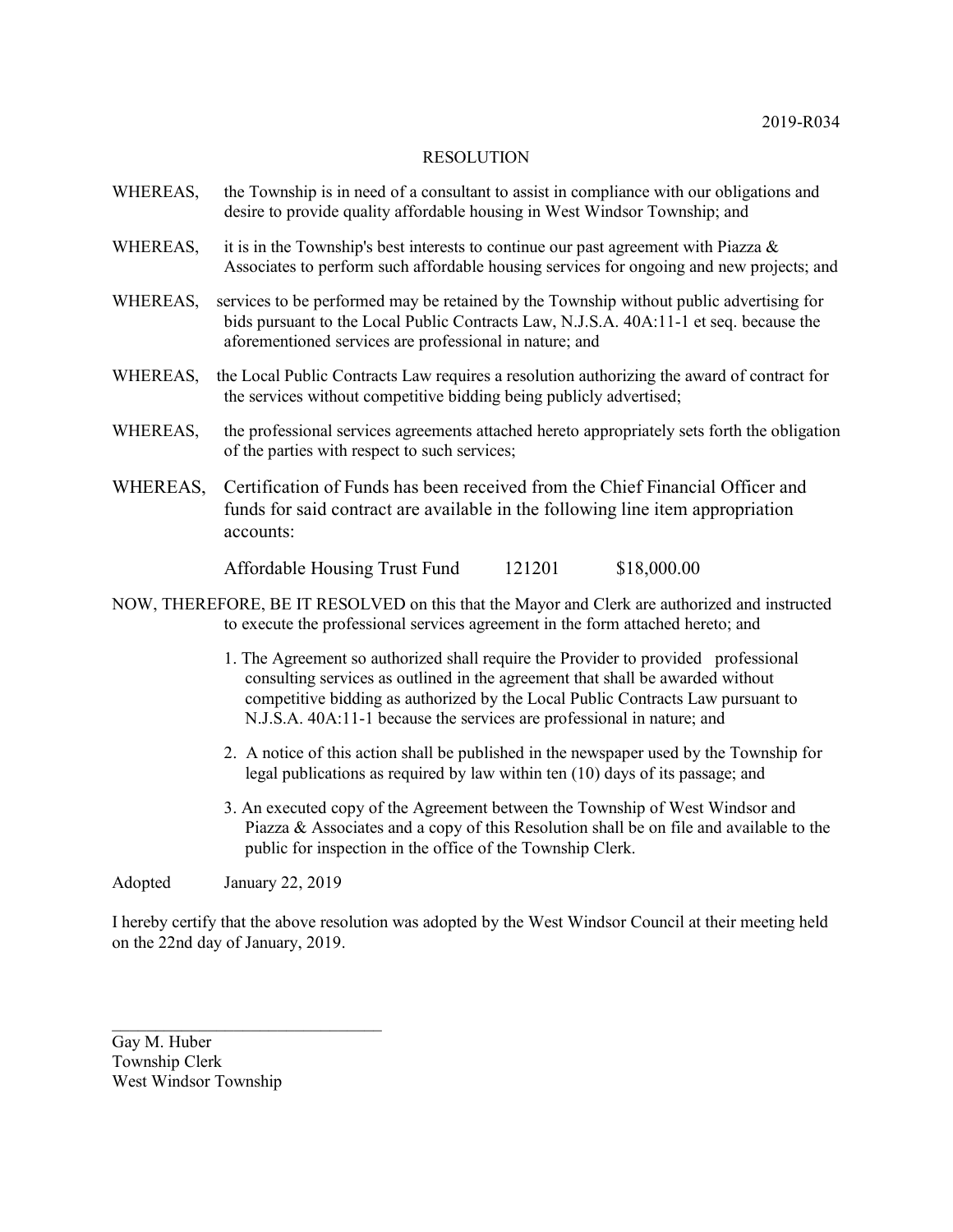- WHEREAS, the Township of West Windsor has a need to acquire additional legal services pursuant to the defense of assessment appeals as a non-fair and open contract pursuant to the provisions of N.J.S.A. 19:44A- 20.5; and,
- WHEREAS, the anticipated term of this contract is 12 months*;* and
- WHEREAS, Harry Haushalter, Esquire has completed and submitted a Business Entity Disclosure Certification; and
- WHEREAS, the Township wishes to enter into an agreement with Harry Haushalter, Esquire for the aforesaid services; and
- WHEREAS, are available as certified by the Chief Financial Officer in the appropriations entitled:

Legal/Litigation 105-46-228 \$40,000.00

- NOW THEREFORE, BE IT RESOLVED by the Township Council of the Township of West Windsor that:
	- 1. The Mayor and Township Clerk are hereby authorized and directed to execute an agreement with Harry Haushalter, Esquire, as Special Tax Counsel, through December 31, 2019 .
	- 2. This contract is being awarded without competitive bidding as a "professional service" in accordance with N.J.S.A 40A:11-5(1) (a) of the Local Public Contracts Law; and
	- 3. A notice of this action shall be published in the newspaper used by the Township for legal publications as required by law within ten (10) days of its passage.
	- 4. An executed copy of the Contract between the Township and Harry Haushalter, Esquire and a copy of this Resolution shall be on file and available for public inspection in the office of the Township Clerk.
- BE IT FURTHER RESOLVED that the Business Disclosure Entity Certification and the Determination of Value be placed on file with this resolution.

Adopted: January 22, 2019

I hereby certify that the above resolution was adopted by the West Windsor Township Council at their meeting held on the 22nd day of January, 2019.

Gay M. Huber Township Clerk West Windsor Township

 $\overline{\mathcal{L}}$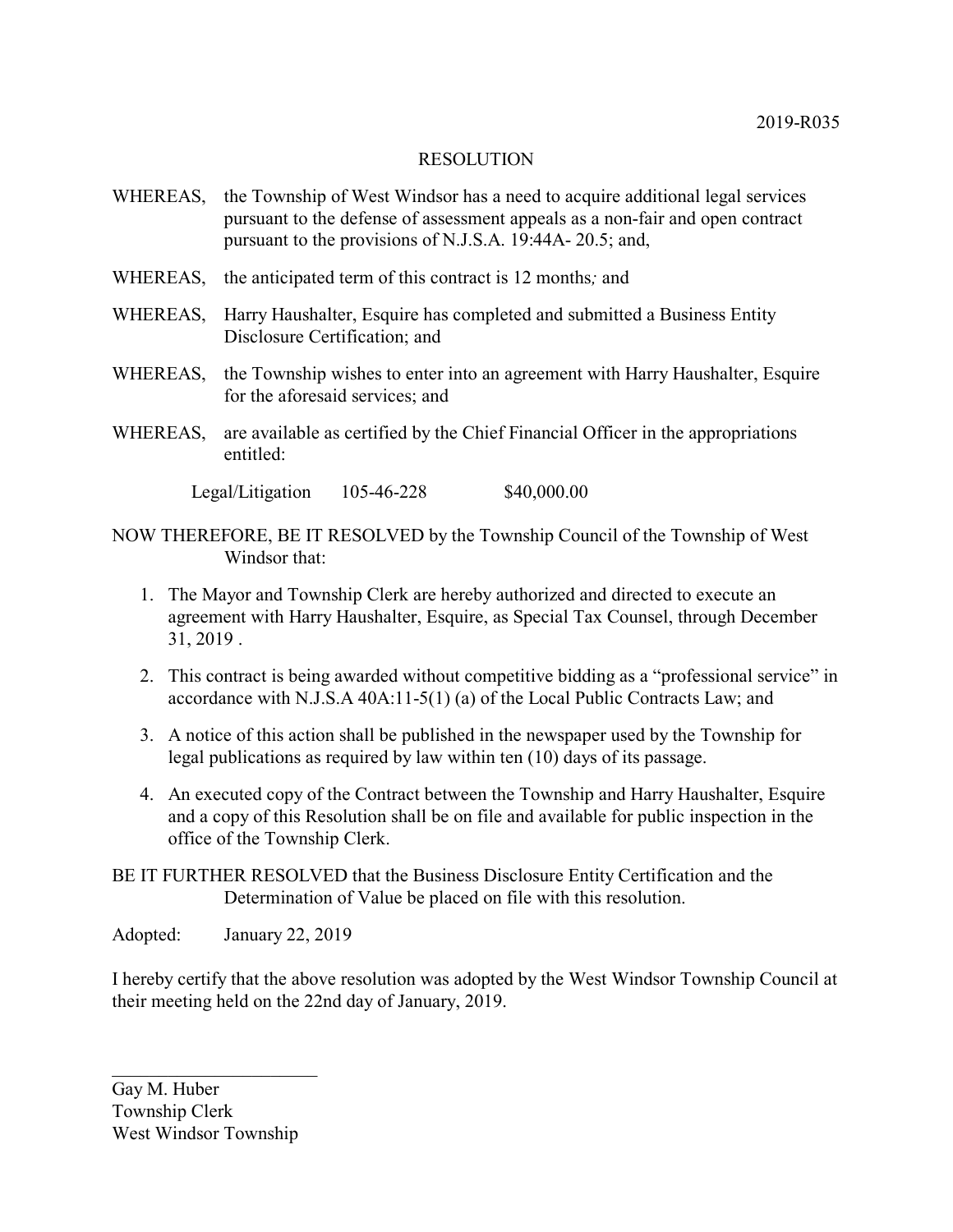- WHEREAS, the Township of West Windsor has a need to acquire Professional Auditing Service as a fair and open contract and pursuant to N.J.S.A.19:44A-20.5, and
- WHEREAS, Suplee, Clooney and Company, has completed and submitted a Business Entity Disclosure Certification which certifies that Suplee, Clooney and Company has not made any reportable contributions to a political or candidate committee in the Township of West Windsor in the previous year, and that the contract will prohibit Suplee, Clooney and Company from making any reportable contributions through the term of the contract; and
- WHEREAS, the Township's Business Administrator, Chief Financial Officer and Mayor recommend that Warren M. Korecky., CPA, RMA, a partner in the firm of Suplee, Clooney and Company, is appointed to fulfill the requirements of the State of New Jersey for the purposes of an annual audit; and
- WHEREAS, Certification of Funds has been received from the Chief Financial Officer and funds for said contract are available in the following line item appropriation accounts:

2018 Audit and Accounting Service Other Expenses 105-07-203A \$27,450.00

NOW, THEREFORE, BE IT RESOLVED by the Township Council of the Township of West Windsor:

- 1. The Mayor and Township Clerk are hereby authorized and directed to execute an agreement with Warren M. Korecky as the Township Auditor through December 31, 2019.
- 2. The Agreement so authorized shall require the provider to perform Professional Auditing Services. The Contract shall be awarded without competitive bidding as authorized by the Local Public Contracts Law pursuant to N.J.S.A. 40A:11-5(1) (a) (i) because the services are "Professional in nature".
- 3. A notice of this action shall be published in the newspaper used by the Township for Legal Publications as required by law within ten (10) days of its passage.
- 4. An executed copy of the Contract between the Township and Suplee, Clooney & and Company and copy of this Resolution, shall be on file and available for public inspection in the office of the Township Clerk.
- BE IT FURTHER RESOLVED that the Business Disclosure Entity Certification and the Business Disclosure Entity Certification and the Determination of Value be incorporated into this Resolution.

Adopted: January 22, 2019

I hereby certify that the above resolution was adopted by the West Windsor Township Council at their meeting held on the 22nd the day of January, 2019.

Gay Huber Township Clerk West Windsor Township

 $\mathcal{L}_\text{max}$  , where  $\mathcal{L}_\text{max}$  , we have the set of the set of the set of the set of the set of the set of the set of the set of the set of the set of the set of the set of the set of the set of the set of the set of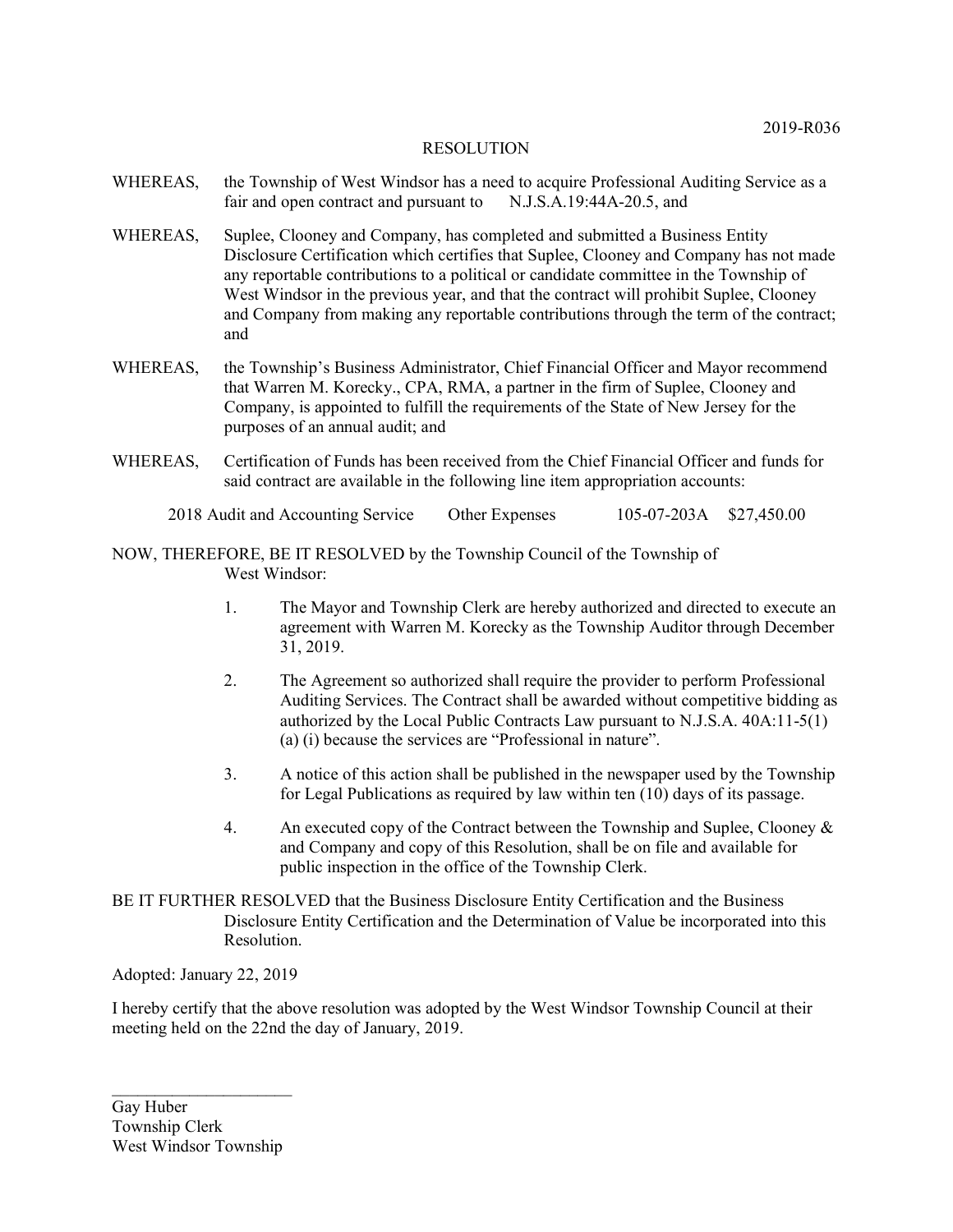- WHEREAS, there exists a need for specialized financial advisory services in connection with the issuance of bonds or notes of the Township of West Windsor (the "Township") in the County of Mercer, State of New Jersey, including the planning and development of a financing strategy and structure, coordinating the financing process, providing consulting services through the actual execution of the financing and provide follow-up reporting and analyses after the transaction is complete, and
- WHEREAS, such specialized financial advisory services can be provided by Phoenix Advisors, LLC, a financial advisory group of Bordentown, New Jersey, so recognized by the financial community; and
- WHEREAS, the Local Public contracts Law (N.J.S.A. 40A:11-1 et seq.) requires that notice with respect to contracts for Professional Services awarded without competitive bids must be publicly advertised;
- WHEREAS, Certification of Funds has been received from the Chief Financial Officer and funds for said contract are available in the following line item appropriation accounts:

Roadway Improvements 405-2018-15-012 \$3,800.00

- NOW, THEREFORE, BE IT RESOLVED by the Township Council of the Township of West Windsor as follows:
	- (1) The financial advisory group of Phoenix Advisors, LLC of Bordentown, New Jersey, is hereby retained through December 31, 2019 to provide the specialized financial advisory services necessary in connection with the issuance of bonds or notes by the Township.
	- (2) The Contract is awarded without competitive bidding as a "Professional Service" in accordance with the Local Public Contracts Law; N.J.S.A. 40A:11-5(1) (a), because it is for services performed by persons authorized by law to practice a recognized profession.
	- (3) The Mayor and Clerk are hereby authorized and directed to execute an Agreement with Phoenix Advisors, LLC.
	- (4) A notice of this action shall be printed once in a Township legal newspaper.

Adopted: January 22, 2019

I hereby certify that the above resolution was adopted by the West Windsor Township Council at their meeting held on the 22th day of January, 2019.

Gay M. Huber Township Clerk West Windsor Township

 $\overline{\phantom{a}}$  , where  $\overline{\phantom{a}}$